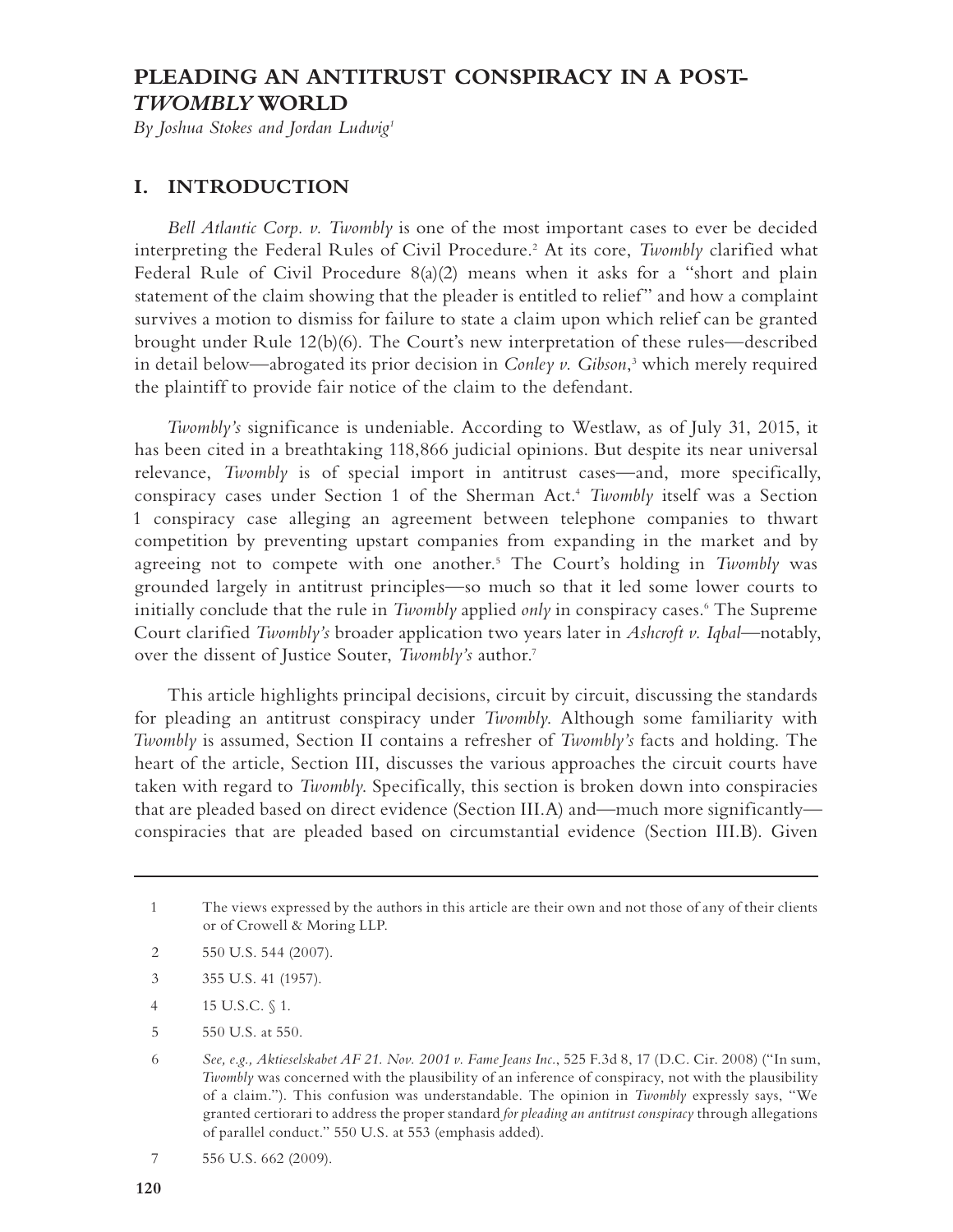that the majority of antitrust conspiracies are pleaded with circumstantial evidence, the latter category is of distinct consequence. In this section, we strive to provide a survey of the most important cases from each circuit to assist practitioners trying to navigate this murky intersection between antitrust law and civil procedure. Finally, Section IV contains our concluding remarks on the subject and ties together the key areas of divergence that have emerged from this body of case law.

### **II. A BRIEF** *TWOMBLY* **CRASH COURSE**

Although most readers of this article have almost certainly studied *Twombly* at one point, this section provides a review of *Twombly's* facts and holding.

### **A. The Facts**

Following the 1984 divestiture of AT&T's local telephone business, a system of regional local monopolies known as—among other things—Incumbent Local Exchange Carriers (ILECs) or "Baby Bells" was established.8 For a time, the ILECs maintained their regional monopolies for local telephone service but were excluded from the competitive market for long-distance services.9 This changed when the Telecommunications Act of 1996 ("the 1996 Act") was passed. Among other things, the 1996 Act was meant to engender competition and "'facilitate market entry'" into the local telephone service markets.<sup>10</sup> It attempted to accomplish this goal by requiring each ILEC to share its network with competitors—known as Competitive Local Exchange Carriers (CLECs).<sup>11</sup> To compensate the ILECs for this, the 1996 Act provided a path for the ILECs to enter the competitive long-distance market.<sup>12</sup>

In 2002, William Twombly and Lawrence Marcus filed a class-action complaint against a group of ILECs under Section 1 of the Sherman Act.13 The complaint alleged that the ILECs conspired to restrain trade in two ways: (1) by "engaging in parallel conduct" to thwart the upstart CLECs' growth; and (2) by refraining from competing against each other.14 More specifically, as to the first alleged restraint of trade, the plaintiffs claimed that the ILECs suppressed competition by making unfair agreements with the CLECs to access ILEC networks, providing the CLECs with inferior connections to the ILEC networks, overcharging the CLECs, and billing the CLECs in a manner intended to sabotage their customer relationships.15 As to the second alleged restraint of trade, the plaintiffs alleged that the ILECs failed to pursue "attractive business opportunities" in each other's markets. In support, the plaintiffs referred to a public statement made by the CEO of one ILEC noting that competing in another ILEC's territory "might be a good way to turn a quick dollar but

- 12 *Id.* at 549.
- 13 *Id.* at 550.
- 14 *Id.* at 551.
- 15 *Id.* at 550-51.

<sup>8</sup> *Twombly*, 550 U.S. at 549.

<sup>9</sup> *Id.*

<sup>10</sup> *Id.* (quoting *AT & T Corp. v. Iowa Utils. Bd.*, 525 U.S. 366, 371 (1999)).

<sup>11</sup> *Id.* at 549-50.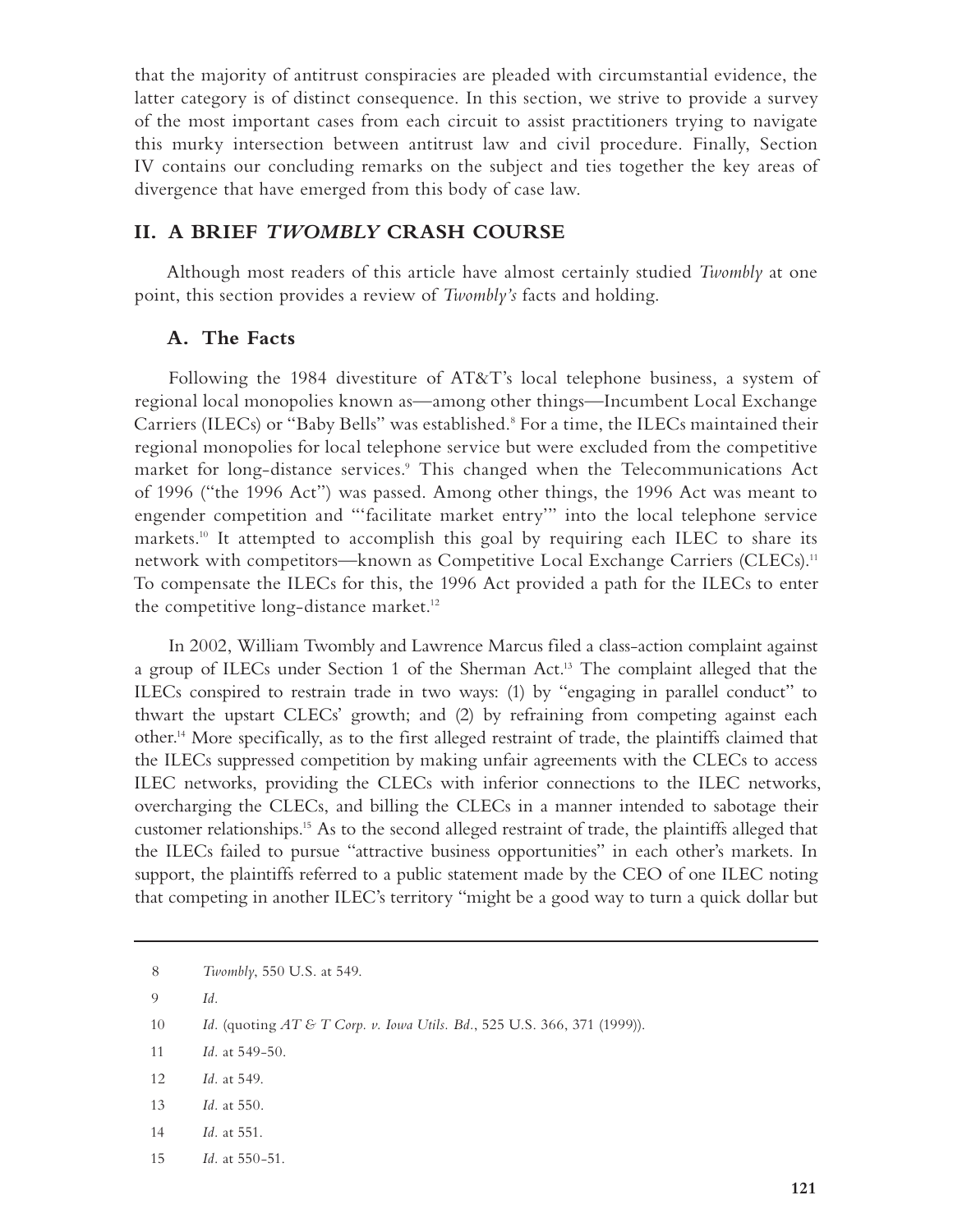that doesn't make it right."16 In summary, the complaint alleged that because there was no "meaningful competition" between the ILECs in each other's markets and because of the "parallel course of conduct that each engaged in to prevent competition from CLECs within their respective" markets, the defendants had entered into a conspiracy to restrain trade.<sup>17</sup>

A district judge in the Southern District of New York dismissed the complaint under Rule 12(b)(6) for failing to state a claim.<sup>18</sup> The district court held that consciously parallel conduct, without more, did not state a claim under Section 1.<sup>19</sup> The court also noted that the alleged behavior of the ILECs in resisting emerging competition was "fully explained" by each ILEC's economic self-interest in defending its territory.<sup>20</sup> The Second Circuit reversed. It held that the district court applied the incorrect standard for evaluating a motion to dismiss.<sup>21</sup> The reversal was guided by the Second Circuit's view that a plaintiff need not plead "plus factors" in a complaint to support a conspiracy premised on parallel conduct.<sup>22</sup> While the court noted that on summary judgment a plaintiff is required to come forward with such plus factors, at the pleading stage, "we are concerned only with whether the defendants have 'fair notice' of the claim, and the conspiracy that is alleged as part of the claim, against them."23 The Supreme Court granted certiorari to review the Second Circuit's decision.

### **B. The Holding**

The Court reversed the Second Circuit's ruling. It began by noting that "[t]his case presents the antecedent question of what a plaintiff must plead in order to state a claim under  $\S$  1 of the Sherman Act."<sup>24</sup> The Court proceeded to discuss what Rule 8 requires a complaint to contain to survive a motion to dismiss. In a now oft-quoted portion interpreting Rules 8 and 12, the Court wrote, "While a complaint attacked by a Rule 12(b)(6) motion to dismiss does not need detailed factual allegations . . . a plaintiff's obligation to provide the grounds of his entitle[ment] to relief requires more than labels and conclusions, and a formulaic recitation of the elements of a cause of action will not do. . . . Factual allegations must be enough to raise a right to relief above the speculative level, on the assumption that all the allegations in the complaint are true (even if doubtful in fact)."25 Under these general principles, the Court held that to successfully plead a Section 1 claim, a complaint must contain "enough factual matter (taken as true) to suggest that an agreement [to restrain trade] was made."<sup>26</sup> This standard, according to the Court, did not "impose a probability requirement at the pleading stage"; rather, the

- 19 *Id.*
- 20 *Id.*
- 21 *Id.* at 553.
- 22 *Id.*
- 23 *Twombly v. Bell Atl. Corp.*, 425 F.3d 99, 116 (2d Cir. 2005).
- 24 *Twombly*, 550 U.S. at 554-55.
- 25 *Id.* at 555-56 (citations and internal quotation marks omitted).
- 26 *Id.* at 556.

<sup>16</sup> *Id.* at 551 (internal quotation marks omitted).

<sup>17</sup> *Id.* 

<sup>18</sup> *Id.* at 552.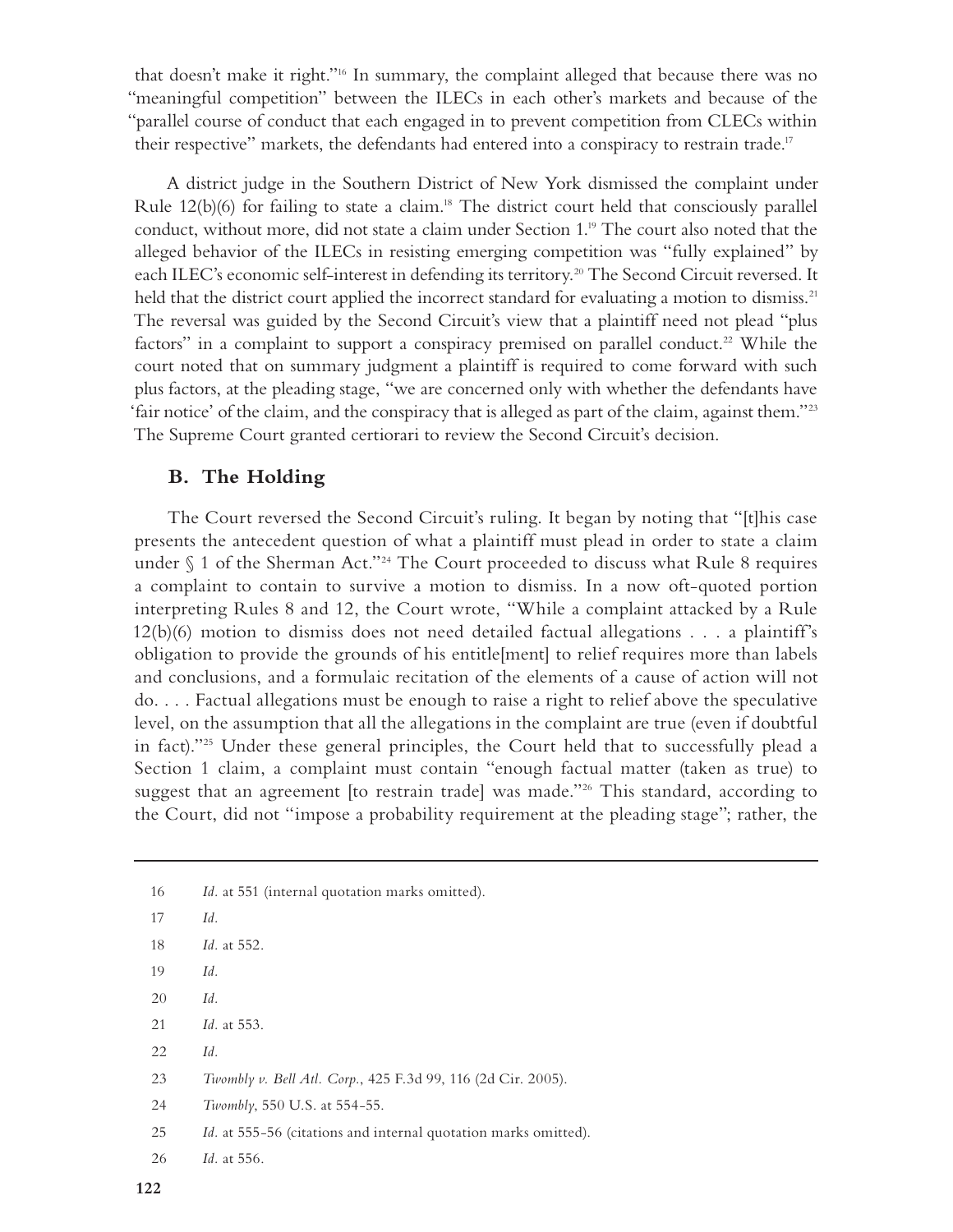allegations must "plausibly suggest[]" that an agreement was made and not be "merely consistent with" an agreement.<sup>27</sup> In the context of agreements pleaded on the basis of parallel conduct, the Court forcefully stated that "an allegation of parallel conduct and a bare assertion of conspiracy will not suffice. Without more, parallel conduct does not suggest conspiracy, and a conclusory allegation of agreement at some unidentified point does not supply facts adequate to show illegality."28 Instead, the Court held that the allegations of parallel conduct "need[] some setting" or "further factual enhancement" to cross the line from possible to plausible.29 The Court noted in a footnote, however, that it was not applying any heightened pleading standard or attempting to broaden the scope of Federal Rule of Civil Procedure 9 to antitrust cases or otherwise.<sup>30</sup>

In reaching this conclusion, the Court abrogated its prior holding in *Conley v. Gibson*. In particular, the Court took issue with the language in *Conley* stating that, "a complaint should not be dismissed for failure to state a claim unless it appears beyond doubt that the plaintiff can prove *no set of facts* in support of his claim which would entitle him to relief."31 In *Twombly*, the Court discussed a history of misinterpreting this phrase as literal, which according to the Court would allow any conclusory statement of a claim to survive a motion to dismiss so long as the complaint left open any possibility of recovery.32 The Court was unwilling to accept this interpretation of *Conley*. Consequently, it held that this language from *Conley* was "best forgotten as an incomplete, negative gloss on an accepted pleading standard" and "earned its retirement."33

The Court then proceeded to apply these principles to the allegations in the plaintiffs' complaint. At the very outset, the Court noted that this was a conspiracy pleaded on parallel conduct and not on allegations of direct agreement among the ILECs.<sup>34</sup> It acknowledged that there were a few "stray" references to a direct agreement, but dismissed these allegations as mere legal conclusions that need not be accepted as true by the Court.35 Instead, the "nub" of the complaint as read by the Court was that the ILECs' "parallel behavior, consisting of steps to keep the CLECs out and manifest disinterest in becoming CLECs themselves" pleaded the requisite agreement.<sup>36</sup> The Court disagreed that the alleged parallel behavior sufficed to plead a plausible antitrust conspiracy.

First, the Court noted that the structure of the 1996 Act provided the ILECs with a powerful economic incentive to resist competition in their markets. Resisting competition, in the Court's words, constituted "routine market conduct," and was

- 30 *Id.* at 569 n.14
- 31 355 U.S. 41, 45-46 (1957) (emphasis added).
- 32 *Twombly*, 550 U.S. at 561.
- 33 *Id.*at 563.
- 34 *Id.* at 564.
- 35 *Id.* & n.9. For example, allegations that the ILECs engaged in a contract, combination or conspiracy and agreed not to compete with one another were mere the legal conclusions referenced by the Court. *Id.*
- 36 *Id.* at 565.

<sup>27</sup> *Id.* at 556-57.

<sup>28</sup> *Id.*

<sup>29</sup> *Id.* at 557.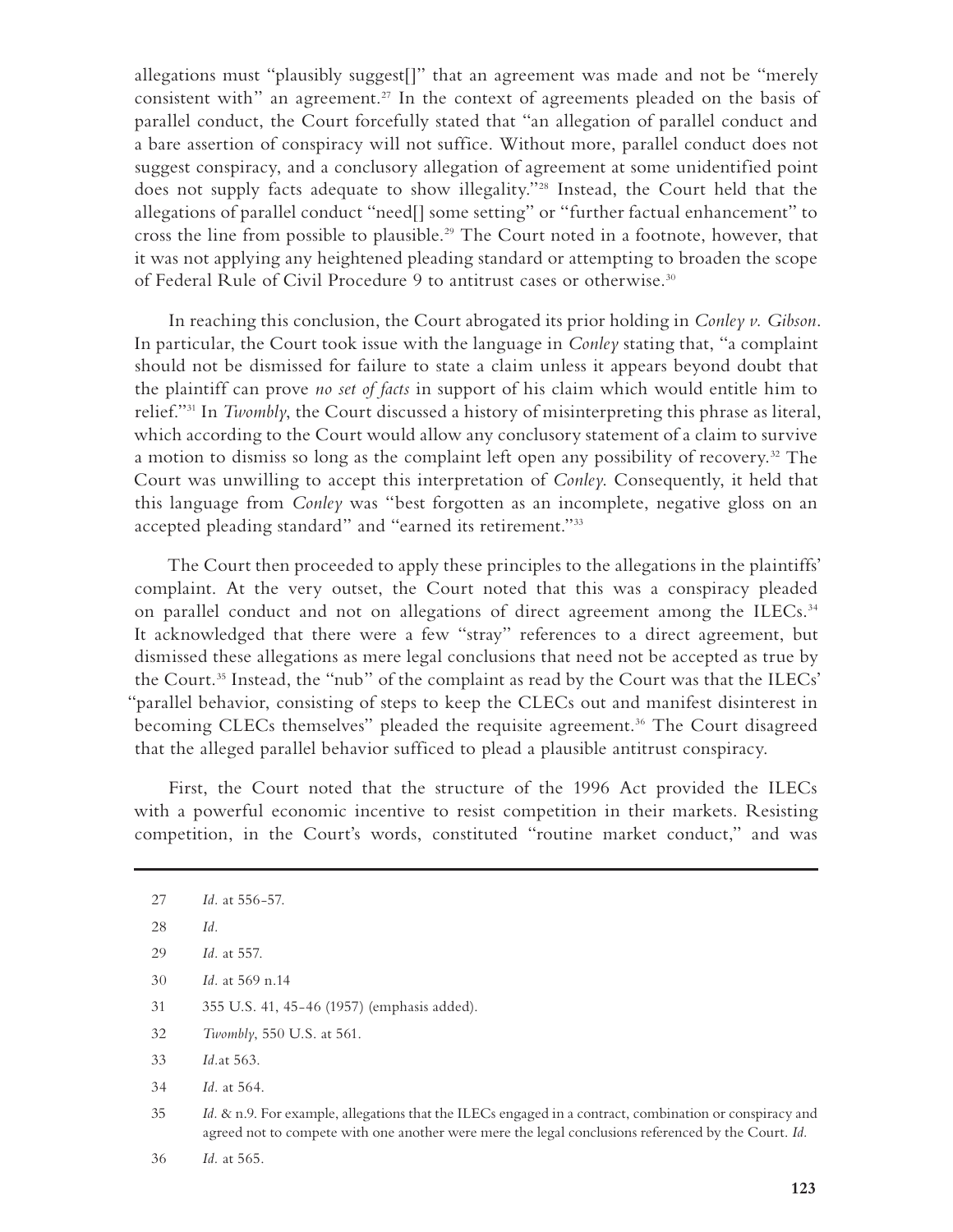fully consistent with a "natural, unilateral reaction" to preserving market dominance.<sup>37</sup> This principle held particularly true under the 1996 Act, which imposed cumbersome requirements on the ILECs—most notably, forcing them to share their *infra*structure and subsidize their own competition.<sup>38</sup> The Court was unwilling to infer an agreement among the defendants from "do[ing] what was only natural" in such circumstances.<sup>39</sup>

Second, the Court was similarly unwilling to infer a conspiracy under the plaintiffs' second theory. This was because the Court found an "obvious alternative explanation" for the failure of the ILECs to compete with one another: monopoly was the "norm" in telecommunications and the ILECs "were born in that world, doubtless liked the world the way it was, and surely knew the adage about him who lives by the sword."<sup>40</sup> Significantly, any ILEC that attempted to become a CLEC "faced nearly insurmountable barriers to profitability."41 It therefore made no economic or practical sense for the ILECs to become CLECs in other contiguous markets.

In a nutshell, the Court was unwilling to infer a conspiracy where the plaintiffs had not "nudged their claims across the line from conceivable to plausible."42 Two years after *Twombly*, in *Iqbal*, the Court reiterated that *Twombly* set the standard for "evaluating whether a complaint is sufficient to survive a motion to dismiss" in all cases—not just antitrust conspiracy cases.<sup>43</sup>

#### **III. PLEADING A SECTION 1 ANTITRUST CONSPIRACY POST-TWOMBLY**

A claim under Section 1 of the Sherman Act has three elements: (1) a contract, combination, or conspiracy; (2) an unreasonable restraint of trade in the relevant market; and (3) an accompanying injury.<sup>44</sup> Section 1 claims may involve a wide variety of restraints of trade, including those to fix prices, engage in a group boycott, allocate customers or markets, rig bids, and more.<sup>45</sup> This article focuses on only the first element, which was the element at issue in *Twombly*, and the element most frequently litigated in conspiracy cases. A "contract, combination, or conspiracy" may be proven by direct evidence of agreement or through circumstantial evidence permitting the inference of an agreement. As then-Judge Sotomayor wrote, "in the absence of direct 'smoking gun' evidence, a horizontal price-fixing agreement may be inferred on the basis of conscious parallelism, when such interdependent conduct is accompanied by circumstantial evidence and plus factors such as defendants' use of facilitating practices."46

<sup>37</sup> *Id.* at 566.

<sup>38</sup> *Id.*

<sup>39</sup> *Id.*

<sup>40</sup> *Id.* at 567-68.

<sup>41</sup> *Id.* 

<sup>42</sup> *Id.* at 570.

<sup>43 556</sup> U.S. 662, 669 (2009).

<sup>44</sup> *Denny's Marina, Inc. v. Renfro Prods., Inc.*, 8 F.3d 1217, 1220 (7th Cir. 1993).

<sup>45</sup> *See DM Research, Inc. v. Coll. of Am. Pathologists*, 170 F.3d 53, 55 (1st Cir. 1999) ("[A]lmost any agreement between independent actors that restrains competition is potentially subject to examination for 'reasonableness' under section 1.").

<sup>46</sup> *Todd v. Exxon Corp.*, 275 F.3d 191, 198 (2d Cir. 2001) (Sotomayor, J.).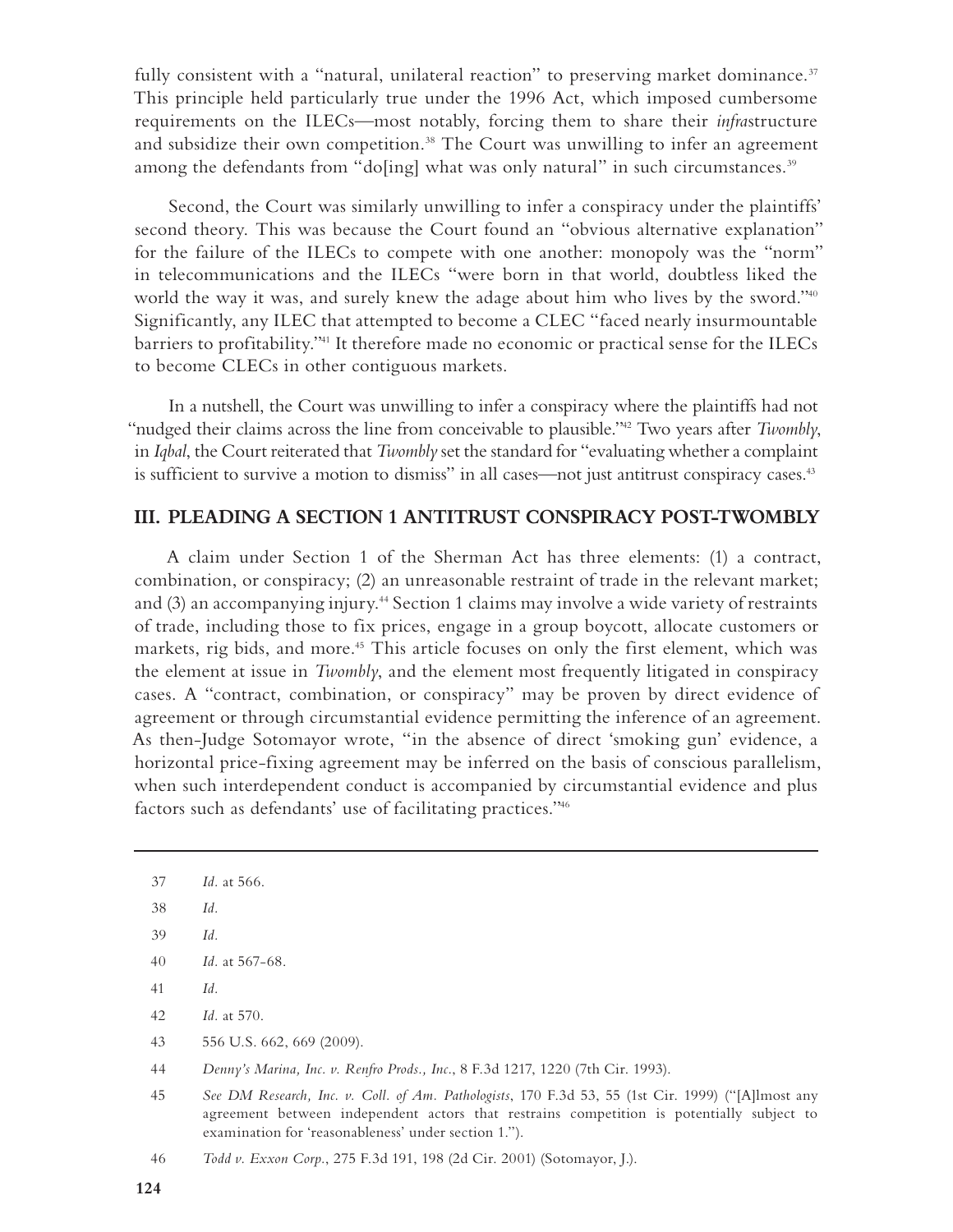As stated in the Introduction, this section is broken down into two broader subsections: (1) pleading a conspiracy after *Twombly* based on direct evidence; and (2) pleading a conspiracy after *Twombly* based on circumstantial evidence. The difference is critical. Indeed, the Court *began* its analysis in *Twombly* by drawing this very distinction: "the complaint leaves no doubt that the plaintiffs rest their § 1 claim on *descriptions of parallel conduct* and not on any *independent allegation of actual agreement.*"47 In this section, we first address what the standard is for the fortunate plaintiff who is able to plead a conspiracy based on an "independent allegation of actual agreement." We then survey the circuit courts of appeal to discuss what a plaintiff in each circuit must allege to render a claim based on circumstantial evidence "plausible" under *Twombly*. As will be explored in depth, this varies—sometimes significantly—by circuit.

#### **A. Direct Evidence**

At the outset, "direct evidence" must be defined: "Direct evidence in a Section 1 conspiracy must be evidence that is explicit and requires no inferences to establish the proposition or conclusion being asserted."48 Stated differently, direct evidence must "show an explicit understanding between the [alleged conspirators] to collude."49 Some courts have gone so far as to say that if there is any ambiguity in the evidence, the evidence is not "direct"; rather, true direct evidence is "'tantamount to an acknowledgment of guilt."<sup>50</sup> Perhaps most simply put, direct evidence is essentially a "smoking gun."<sup>51</sup> Examples of such evidence may come in the form of documents, meetings, and participant testimony.<sup>52</sup> Given this narrow definition and the sophistication of modern businesses, it is not controversial to state that true direct evidence is a rarity.53

Given the paucity of cases turning on direct evidence of conspiracy, there has not been much occasion for courts to consider the pleading standard for such cases under *Twombly*. Nevertheless, a few courts have opined on the issue. The Third Circuit led the pack, holding that "[i]f a complaint includes non-conclusory allegations of direct evidence of an agreement, a court need go no further on the question whether an agreement has been adequately pled."54 But it is not enough to merely plead that the

51 *Todd*, 275 F.3d at 198.

53 *In re Coordinated Pretrial Proceedings in Petroleum Prods. Antitrust Litig.,* 906 F.2d 432, 439 (9th Cir. 1990) (noting that "direct evidence will rarely be available"); *Milgram v. Loew's, Inc.*, 192 F.2d 579, 583 (3d Cir. 1951) ("[I]t is rare indeed for a conspiracy to be proved by direct evidence."); *Battle v. Lubrizol Corp.*, 673 F.2d 984, 992 (8th Cir. 1982) ("However, we think that it is most unlikely that antitrust plaintiffs, like any other plaintiffs alleging conspiracy, will have direct evidence.").

<sup>47 550</sup> U.S. at 564 (emphasis added).

<sup>48</sup> *In re Baby Food Antitrust Litig.*, 166 F.3d 112, 118 (3d Cir. 1999).

<sup>49</sup> *Golden Bridge Tech., Inc. v. Motorola Inc.*, 547 F.3d 266, 272 (5th Cir. 2008).

<sup>50</sup> *Hyland v. HomeServices of Am., Inc.*, 771 F.3d 310, 318 (6th Cir. 2014) (quoting *In re High Fructose Corn Syrup Antitrust Litig.*, 295 F.3d 651, 662 (7th Cir. 2002) (Posner, J.)).

<sup>52 6</sup> Phillip E. Areeda & Herbert Hovenkamp, *Antitrust Law* ¶ 1410a, at 69 (3d ed. 2010); s*ee also In re Ins. Brokerage Antitrust Litig.*, 618 F.3d 300 n.23 (3d Cir. 2010) (providing as an example of direct evidence of agreement "a document or conversation explicitly manifesting the existence of the agreement in question").

<sup>54</sup> *W. Penn. Allegheny Health Sys., Inc. v. UPMC*, 627 F.3d 85, 99-100 (3d Cir. 2010); *accord In re Ins. Brokerage Antitrust Litig.*, 618 F.3d at 323-24 ("Allegations of direct evidence of an agreement, if sufficiently detailed, are independently adequate.").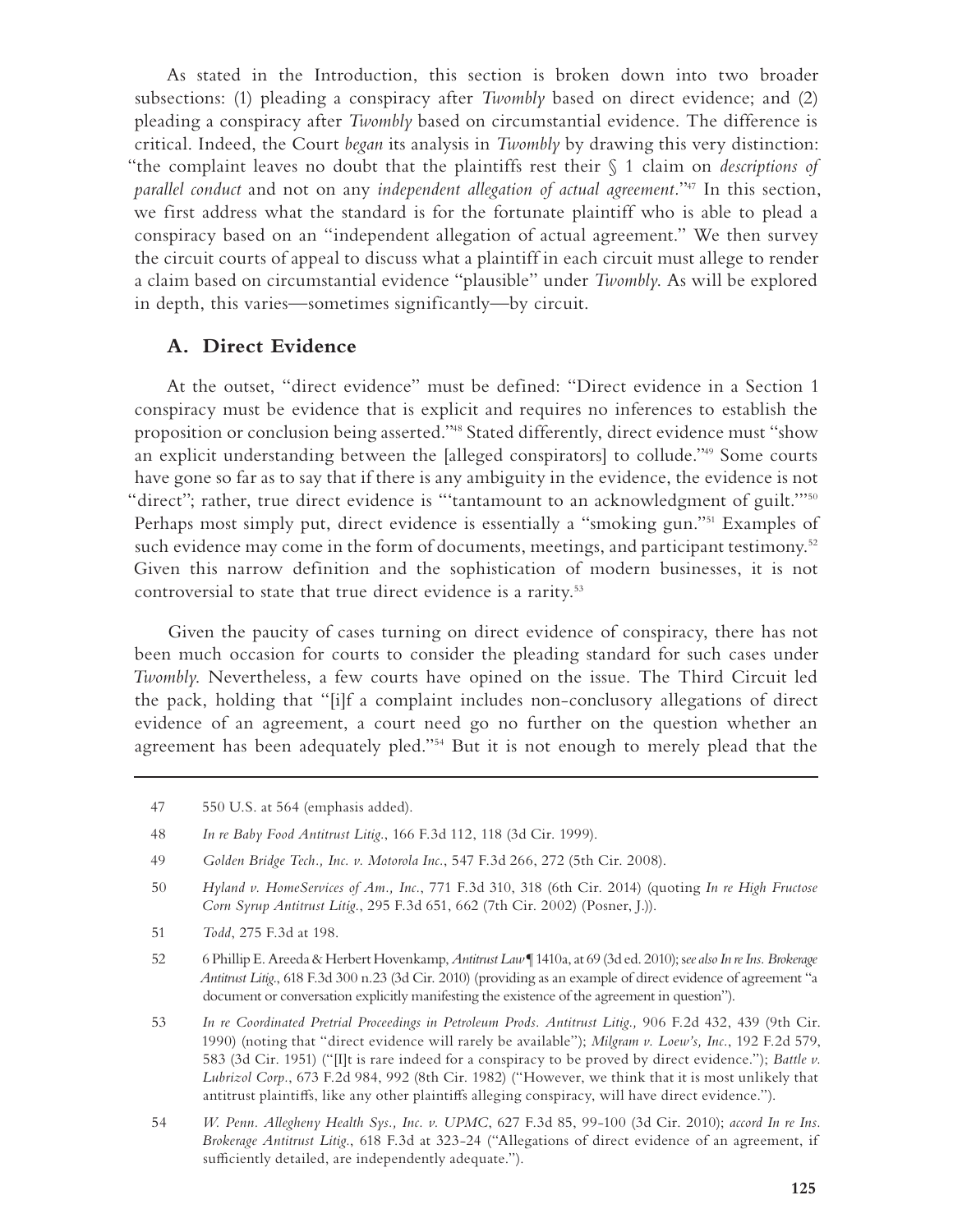defendants reached an agreement, which would constitute a mere legal conclusion: "After *Twombly*, if a plaintiff expects to rely exclusively on direct evidence of conspiracy, its complaint must plead 'enough fact to raise a reasonable expectation that discovery will reveal' this direct evidence."55 The Second Circuit appears to have agreed with the Third Circuit's conclusion that direct allegations of agreement, such as a "recorded phone call in which two competitors agreed to fix prices," will suffice to allege the agreement element.<sup>56</sup> Other district courts have also followed suit with these cases.<sup>57</sup> In short, there does not appear to be much disagreement on the issue: if a complaint pleads true direct evidence of conspiracy with sufficient factual support, this will suffice to plead the "agreement" element on a Section 1 claim.<sup>58</sup>

An interesting issue arises concerning whether the rigors of *Twombly's* "plausibility" requirement even apply in direct-evidence cases. On the one hand, the Fourth Circuit has noted that "*Twombly's* requirements with respect to allegations of illegal parallel conduct are inapplicable where, as here, the concerted conduct is not a matter of inference or dispute."59 On the other hand, one district court judge expressly rejected the argument that the *Twombly* plausibility standard did not apply to their allegations of direct evidence.<sup>60</sup> That judge held that direct evidence must meet *Twombly's* plausibility standard.<sup>61</sup>

There is a potentially useful parallel to be drawn here between the standard on summary judgment and the standard on a motion to dismiss that may shed some light on the direction in which the law is heading. In *Matsushita Electric Industrial Co. v. Zenith Radio Corp.*, the Supreme Court placed certain limits on the inferences that district courts may draw from ambiguous conduct in an antitrust case on summary judgment.<sup>62</sup> But since then, several circuits have held "those limits on inferences do not apply to a plaintiff's direct evidence of an unlawful agreement under § 1."63 And the Second Circuit joined "at least three" of its sister circuits in noting that "summary judgment is generally not appropriate where a plaintiff has produced direct, as opposed to circumstantial,

58 It is worth noting that courts often reject a plaintiff's characterization of its allegations as "direct evidence" and will proceed to analyze the allegations as "circumstantial" evidence. *See, e.g., Burtch v. Milberg Factors, Inc.*, 662 F.3d 212, 225-30 (3d Cir. 2011); *Corr Wireless Commc'ns, L.L.C. v. AT & T, Inc.*, 893 F. Supp. 2d 789, 805 (N.D. Miss. 2012). Disclosure: Crowell & Moring LLP was counsel for one of the defendants in *Corr Wireless*.

- 61 *Id.*
- 62 475 U.S. 574, 587-88 (1986).

<sup>55</sup> *In re Ins. Brokerage Antitrust Litig.*, 618 F.3d at 324. In *Twombly*, the Supreme Court held that an allegation that the defendants engaged in a "contract, combination or conspiracy"—while directly alleging agreement—was a mere legal conclusion that did not suffice to directly plead an agreement. *Bell Atlantic Corp. v. Twombly*, 550 U.S. 544, 565-65 & n.9 (2007).

<sup>56</sup> *Mayor & City Council of Balt., Md. v. Citigroup, Inc.*, 709 F.3d 129, 136 (2d Cir. 2013).

<sup>57</sup> *E.g., Suture Exp., Inc. v. Cardinal Health 200, LLC,* 963 F. Supp. 2d 1212, 1223-24 (D. Kan. 2013) ("[B]ut allegations of direct evidence, that are adequately detailed, are sufficient alone."). Disclosure: Crowell & Moring LLP was counsel for one of the defendants in this case.

<sup>59</sup> *Robertson v. Sea Pines Real Estate Cos., Inc.*, 679 F.3d 278, 290 (4th Cir. 2012).

<sup>60</sup> *LaFlamme v. Societe Air France*, 702 F. Supp. 2d 136 (E.D.N.Y. 2010).

<sup>63</sup> *Toledo Mack Sales & Serv., Inc. v. Mack Trucks, Inc.*, 530 F.3d 204, 219-20 (3d Cir. 2008).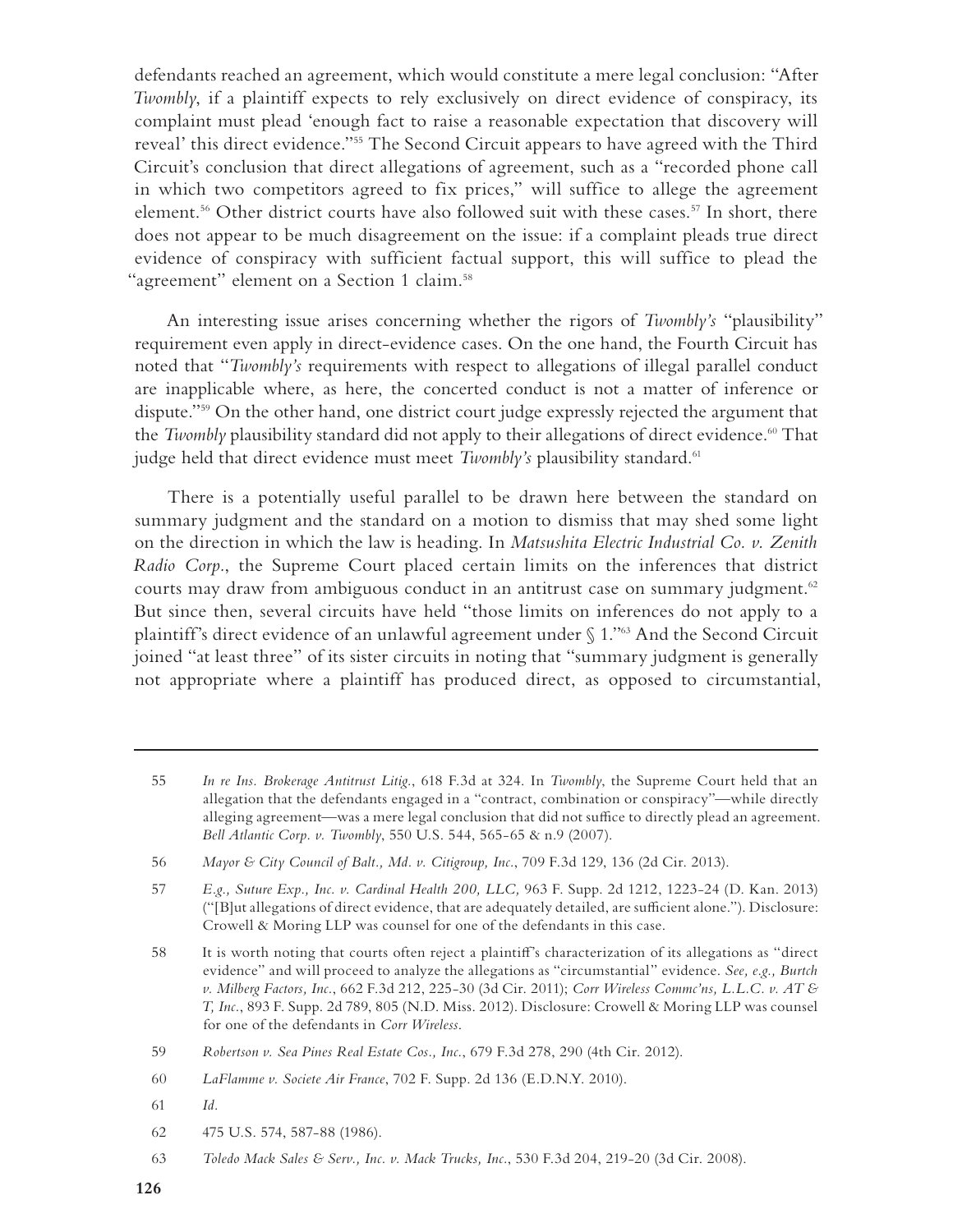evidence of an agreement to fix prices."64 It is likely that over time, courts will further explore the issue of whether a true "plausibility" analysis is required in direct-evidence cases at the pleading stage.

# **B. Circumstantial Evidence**

As discussed, direct evidence of a conspiracy is exceedingly difficult to come by. For that reason, "[d]irect evidence of conspiracy is not a sine qua non. . . . Circumstantial evidence can establish an antitrust conspiracy."65 Courts have creatively riffed on the notion that circumstantial evidence will often be the only way to prove an antitrust conspiracy.<sup>66</sup>

If direct evidence has been narrowly defined to be "tantamount to an acknowledgment of guilt," circumstantial evidence has been described as "everything else *including* ambiguous statements."67 In order to prove a conspiracy, this nebulous and large body of potential circumstantial evidence—whatever form it may take—must show a "unity of purpose or a common design and understanding, or a meeting of minds in an unlawful arrangement."68 As discussed above, at the motion to dismiss stage, *Twombly* requires that a plaintiff allege parallel conduct in addition to "some setting suggesting the agreement necessary to make out a  $\S$  1 claim"—a "further circumstance pointing toward a meeting of the minds."69 This standard raises a bevy of issues such as the weight afforded to conflicting inferences, what allegations must be accepted as true, the extent that allegations of "plus factors" are required, the level of factual specificity required, and more. Many circuit courts have written detailed opinions analyzing these issues in the context of a Section 1 claim after *Twombly*. They have not been completely uniform in answering the questions that inhere in conspiracies pleaded based on circumstantial evidence. Below, we address what we view as the most important opinions from circuits that have ruled on the issue.

# **1. First Circuit**

The First Circuit had occasion to address the standard for pleading an antitrust conspiracy in *Evergreen Partnering Group, Inc. v. Pactiv Corp.*, a group boycott case.<sup>70</sup> Relying on *Twombly*, the district court dismissed Evergreen's complaint and held that Evergreen had failed to plausibly allege that the Defendants had entered into an agreement to boycott it.

70 720 F.3d 33 (1st Cir. 2013). Disclosure: At his prior firm, Jordan Ludwig was counsel for Evergreen in this appeal.

<sup>64</sup> *In re Publ'n Paper Antitrust Litig.*, 690 F.3d 51, 63-64 (2d Cir. 2012).

<sup>65</sup> *In re Text Messaging Antitrust Litig.*, 630 F.3d 622, 629 (7th Cir. 2010); s*ee also U.S. v. Falstaff Brewing Corp.*, 410 U.S. 526, 534 n.13 (1973) (noting that "circumstantial evidence is the lifeblood of antitrust law").

<sup>66</sup> *See, e.g., Esco Corp. v. U.S.*, 340 F.2d 1000, 1007 (9th Cir. 1965) ("A knowing wink can mean more than words."); *Park v. El Paso Bd. of Realtors*, 764 F.2d 1053, 1059 (5th Cir. 1985) ("It has been said that a conspiracy need not be hatched in the dark of the night by men in conical hats."); *In re Delta/AirTran Baggage Fee Antitrust Litig.*, 733 F. Supp. 2d 1348, 1360 (N.D. Ga. 2010) ("Plaintiffs need not allege the existence of collusive communications in 'smoke-filled rooms' in order to state a § 1 Sherman Act claim.").

<sup>67</sup> *In re High Fructose Corn Syrup Antitrust Litig.*, 295 F.3d 651, 662 (7th Cir. 2002) (emphasis in original).

<sup>68</sup> *Am. Tobacco Co. v. U.S.*, 328 U.S. 781, 810 (1946).

<sup>69 550</sup> U.S. 544, 557 (2007).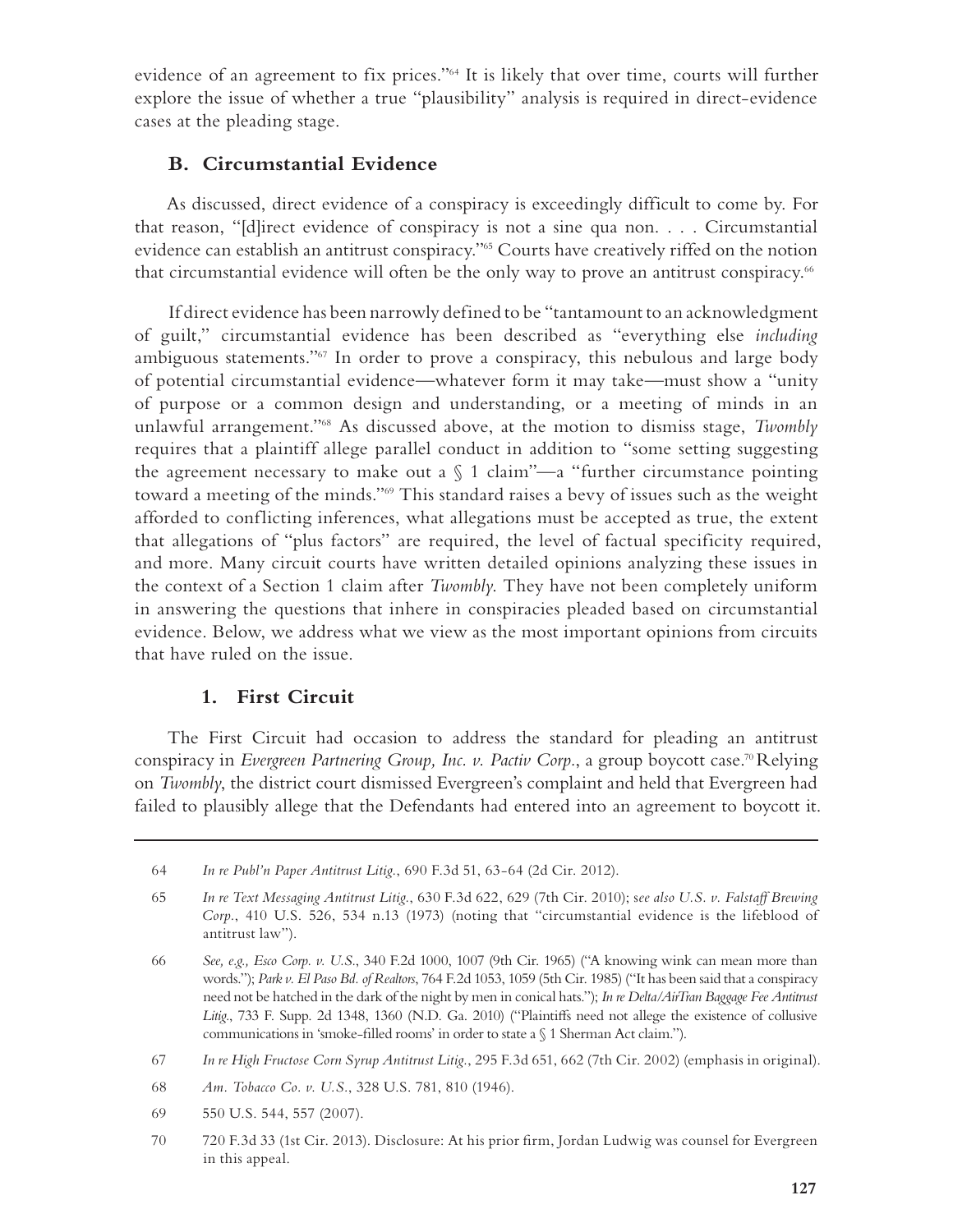Specifically, the district court held that "'as in *Twombly*, there are legitimate business reasons that can as easily explain defendants' refusal to deal with Evergreen or to compete with one another for market share *as can* any insinuation of a conspiratorial agreement.'"71

The First Circuit reversed the district court's dismissal. It noted early in its analysis that the distinction between alleging "merely" parallel conduct and alleging a "plausible agreement" has "elicited considerable confusion among the lower courts as to how much of a 'setting' is required to sufficiently contextualize an agreement in the absence of direct evidence."72 The court identified the "slow influx" of what it perceived as "unreasonably high pleading requirements at the earliest stages of antitrust litigation"—due, in its view, to citations to case law at the summary judgment and trial stages of litigation.73 After summarizing the state of the law, the court concluded that under *Twombly* a plaintiff may not rest its complaint exclusively on parallel conduct alone; rather, it must allege the "general contours" of when an agreement was made and support those allegations with a "context that tends to make said agreement plausible."74 Explaining further, the First Circuit specified that a plaintiff *need not* allege plus factors at the pleading stage—although such allegations may assist a court in evaluating the plausibility of an agreement.<sup>75</sup> The court expressed sympathy to antitrust plaintiffs, stating that plus-factor evidence has become "increasingly complex[]" and would "not likely be available" at the pleading stage.76 Notably, the First Circuit also held that on a motion to dismiss, the plaintiff's allegations "need not make any unlawful agreement more likely than independent action nor need they rule out the possibility of independent action" because, in the court's view, this would "frustrate the purpose of antitrust legislation and the policies informing it."<sup>77</sup>

Based on these principles, the First Circuit vacated the district court's dismissal of Evergreen's complaint. The court found that Evergreen's allegations of agreement went "much further" than the allegations in *Twombly* and provided the necessary context to infer a plausible conspiracy.<sup>78</sup> The court enumerated a number of allegations that it believed differentiated Evergreen's complaint from the complaint in *Twombly*. 79 In view of these allegations, the First Circuit concluded that the district court "improperly applied a heightened pleading standard" and "improperly occupied a factfinder role when it both chose among plausible alternative theories interpreting defendants' conduct and adopted as true allegations made by defendants in weighing the plausibility of theories put forward by the parties."80 The court also took issue with the fact that the district court evaluated defendants' proffered "legitimate business reasons" against the complaint's

- 73 *Id.* at 44.
- 74 *Id.* at 46.
- 75 *Id.* at 46-47.
- 76 *Id.* at 47.
- 77 *Id.*
- 78 *Id.*
- 79 *See id.* at 48-49.
- 80 *Id.* at 50.

<sup>71</sup> *Id.* at 42 (quoting *Evergreen Partnering Grp., Inc. v. Pactiv Corp.*, 865 F. Supp. 2d 133, 140 (D. Mass. 2012)).

<sup>72</sup> *Id.* at 43-44.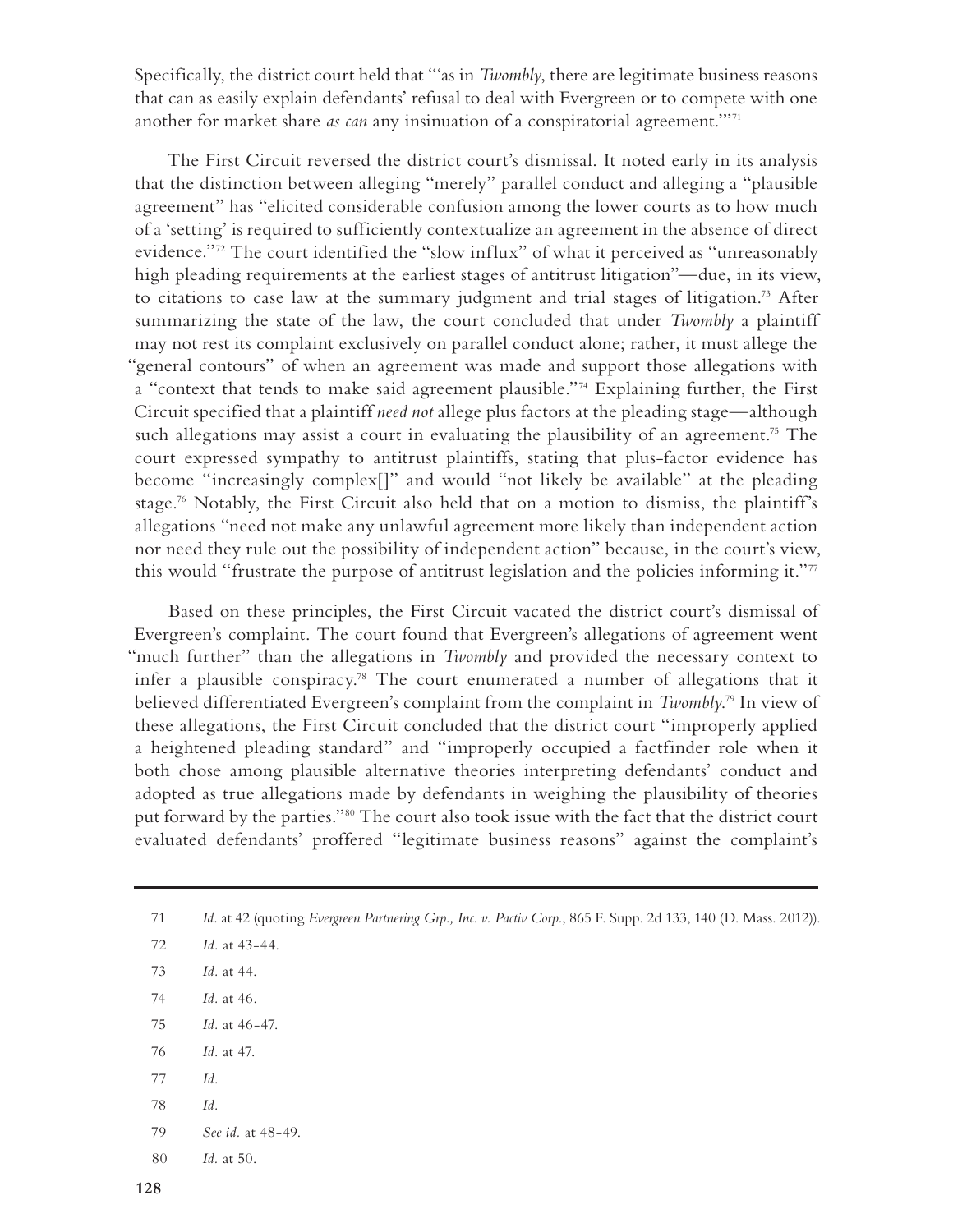conflicting allegations.<sup>81</sup> In summary, the First Circuit held that the district court had erred in acting as a factfinder, demanding detailed allegations, and weighing inferences in the defendants' favor.<sup>82</sup>

# **2. Second Circuit**

The Second Circuit has considered *Twombly* on several occasions. First, shortly after *Twombly* was decided, the Second Circuit affirmed the dismissal of the complaint in *In re Elevator Antitrust Litigation*. 83 The court noted that "'[c]onsiderable uncertainty' surrounds the breadth of the Supreme Court's recent decision in *Twombly*."84 But this case did not contain any detailed analysis of *Twombly*. In the court's own words, "we need not draw fine lines here."85 The court made short shrift of the plaintiffs' claims, disregarding the conclusory allegations of agreement and rejecting the argument that parallel conduct allowed a conspiracy to be inferred.<sup>86</sup>

The Second Circuit gave *Twombly* a far more fulsome analysis in two subsequent cases: Starr v. Sony BMG Music Entertainment,<sup>87</sup> a price-fixing case, and *Anderson News, L.L.C. v. American Media, Inc., a group boycott case.*<sup>88</sup> Because the two cases set forth similar (and, in our view, consistent) principles, and because both reverse the district court's dismissal of the plaintiff's complaint under Rule 12(b)(6), we discuss only *Anderson News* because it is more recent, more detailed, and builds on the opinion in *Starr*.

*Anderson News* involved an alleged conspiracy by the plaintiff's suppliers and business competitors to boycott the plaintiff and drive it out of business. In particular, Anderson—a wholesaler of single-copy magazines—complained that following its announcement of an upstream distribution surcharge, magazine publishers, distributors, and one of Anderson's competitors conspired to cut off Anderson's supply and drive it out of business.89 The district court held that under *Twombly*, the conspiracy alleged by Anderson was facially implausible and dismissed the complaint.<sup>90</sup>

The Second Circuit reversed the dismissal. The court's analysis began by providing a detailed explication of *Twombly's* mandates. Off the bat, the court wrote that it would not hold a plaintiff to summary judgment or trial standards on a motion to dismiss: "to present a plausible claim at the pleading stage, the plaintiff need not show that its

- 88 680 F.3d 162 (2d Cir. 2012).
- 89 *Id.* at 168-72.
- 90 *Id.* at 167.

<sup>81</sup> *Id.*

<sup>82</sup> Recently, the district court dismissed Evergreen's case on summary judgment. *Evergreen Partnering Grp., Inc. v. Pactiv Corp.*, No. 11-10807, 2015 WL 4205293 (D. Mass. July 10, 2015). Evergreen filed a notice of appeal.

<sup>83 502</sup> F.3d 47 (2d Cir. 2007).

<sup>84</sup> *Id.* at 50 (quoting *Iqbal v. Hasty*, 490 F.3d 143, 155 (2d Cir. 2007)).

<sup>85</sup> *Id.*

<sup>86</sup> *Id.* at 50-51.

<sup>87 592</sup> F.3d 314 (2d Cir. 2010).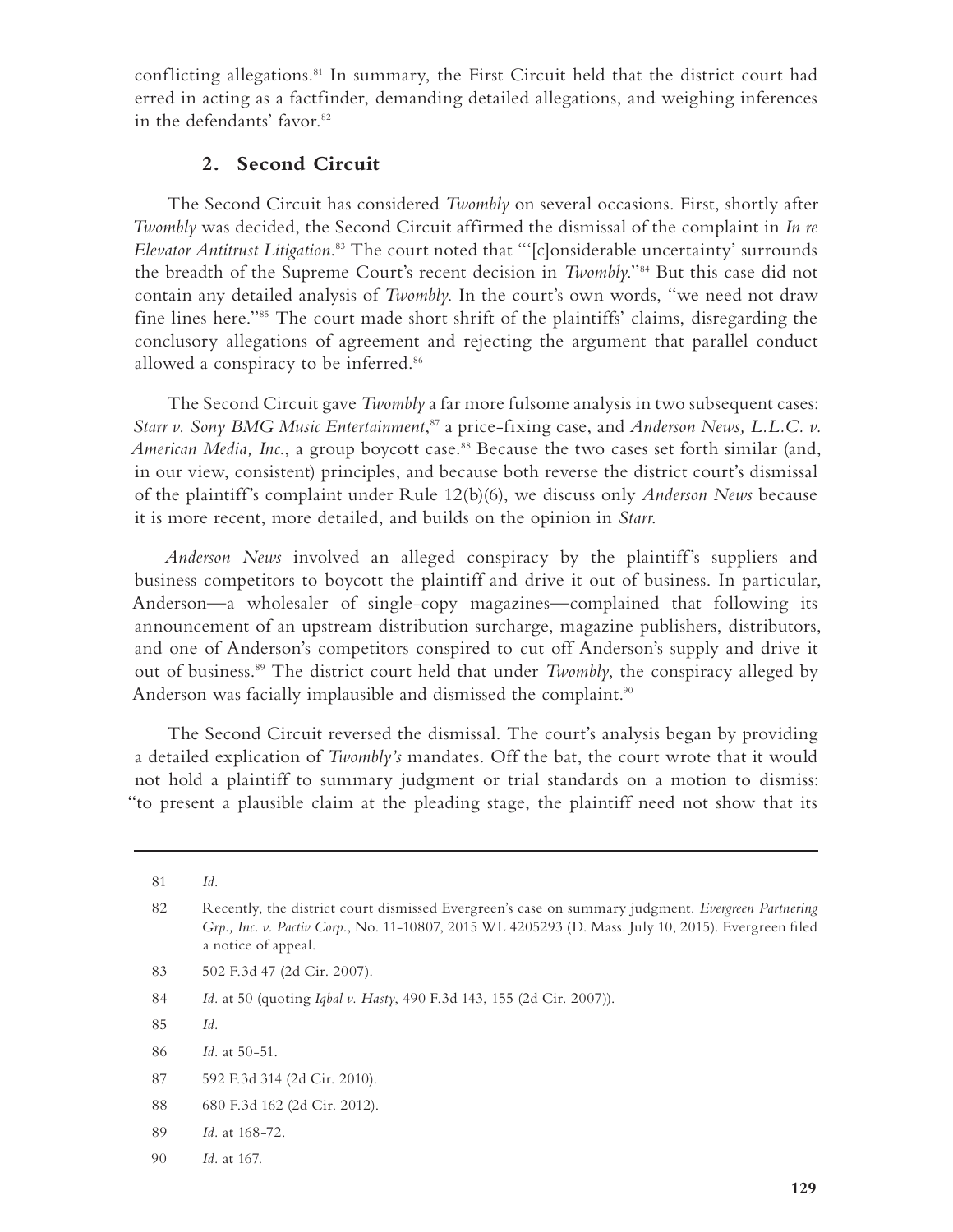allegations suggesting an agreement are more likely than not true or that they rule out the possibility of independent action, as would be required at later litigation stages."91 Second, the court noted that circumstantial allegations of conspiracy are often subject to divergent interpretations. But the court explained that district courts may not choose between these conflicting inferences on a Rule 12(b)(6) motion, even if it finds the defendant's version of the events more plausible.<sup>92</sup> Finally, the court emphasized that district courts must accept the factual allegations in the complaint as true—again, even if the veracity of the allegations seems doubtful.<sup>93</sup>

According to the Second Circuit, the district court went astray in applying *Twombly*. Most notably, it held that the district court had improperly "cho[se] among plausible alternatives," which it was not permitted to do on a motion to dismiss—rather, "[t]he question at the pleading stage is not whether there is a plausible alternative to the plaintiff's theory; the question is whether there are sufficient factual allegations to make the complaint's claim plausible."94 Second, the court stated that the district court had "essentially" made factual findings at the pleading stage.<sup>95</sup> Unlike the district court, the Second Circuit found Anderson's complaint "vastly different from the complaint at issue in *Twombly*. 96 Of note to the court was the fact that Anderson had alleged that all of the defendants ceased dealing with it in lockstep and included certain dates and individuals (from the defendant companies) who had met in the two-week period prior to defendants' cancellation of Anderson.<sup>97</sup> The court also found persuasive Anderson's allegations of certain statements the defendants had made to Anderson and a similarly situated wholesaler.<sup>98</sup>

Because Anderson's allegations were plausible, "the district court could not properly make an interpretive finding on a Rule 12(b)(6) motion."99 In sum, it appears that the Second Circuit is also of the view that district courts may not weigh competing plausible inferences and may not render factual findings on a motion to dismiss.<sup>100</sup>

- 94 *Anderson News*, 680 F.3d at 189-90.
- 95 *Id.* at 190.
- 96 *Id.* at 186-87.
- 97 *Id.* at 187.
- 98 *Id.* at 187-88.
- 99 *Id.*

<sup>91</sup> *Id.* at 184.

<sup>92</sup> *Id.* at 185.

<sup>93</sup> *Id.* One principle that we add from Starr not mentioned in *Anderson News* is that the Second Circuit has rejected the notion that *Twombly* requires that "a plaintiff identify the specific time, place, or person related to each conspiracy allegation" where the claim rests on parallel conduct. 592 F.3d 314, 325 (2d Cir. 2010).

<sup>100</sup> In fact, the First Circuit relied heavily on *Anderson News* in deciding *Evergreen*. *See Evergreen Partnering Group, Inc. v. Pactiv Corp.*, 720 F.3d 33, 45-46 (1st Cir. 2013). Finally, the district court recently dismissed Anderson's case on summary judgment. *Anderson News, L.L.C. v. Am. Media, Inc.*, No. 09 Civ. 2227 PAC, 2015 WL 4991868 (S.D.N.Y. Aug. 20, 2015). Anderson has filed a notice of appeal.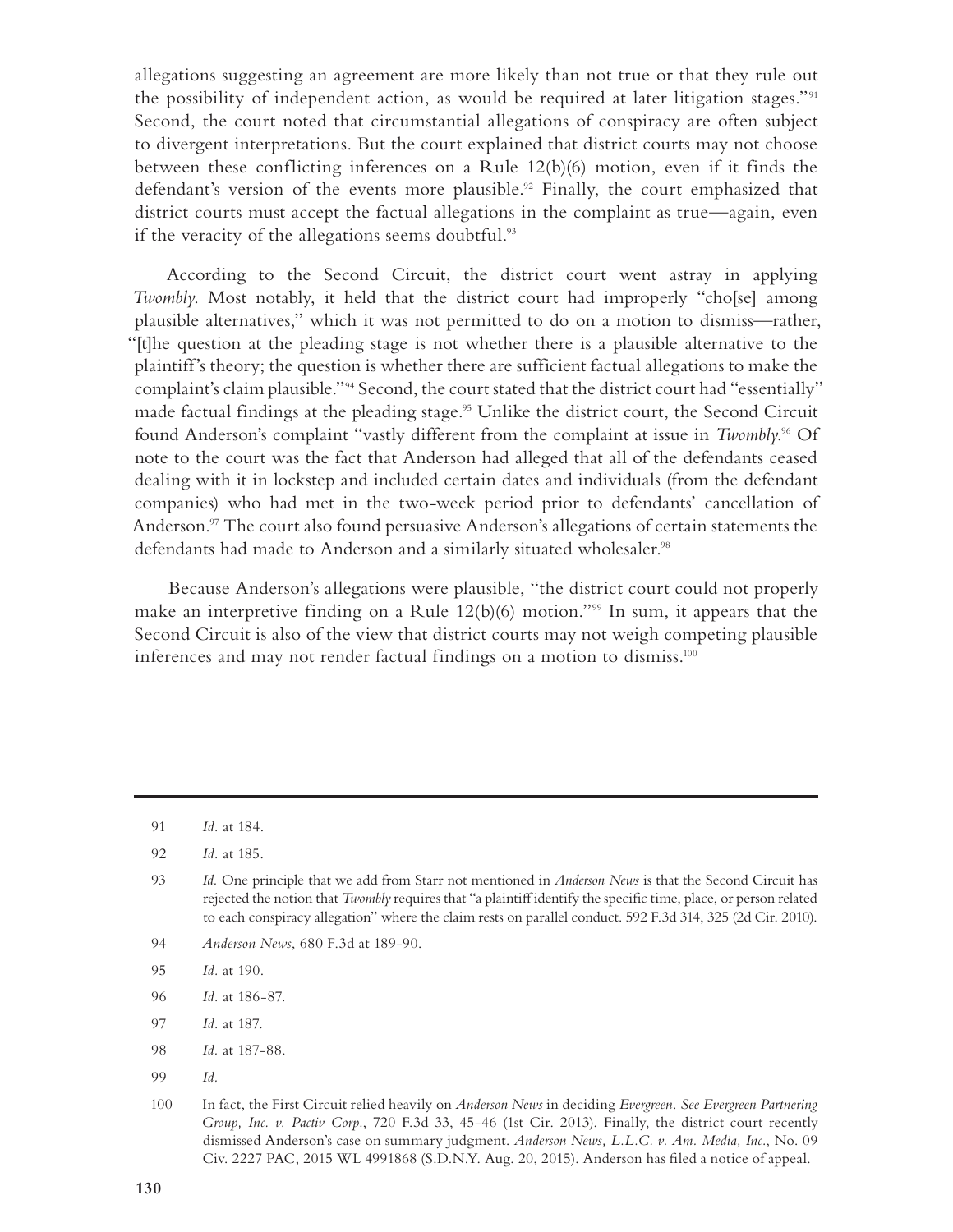### **3. Third Circuit**

The Third Circuit has given in-depth consideration to pleading antitrust conspiracy based on circumstantial evidence on two occasions. The first was in *In re Insurance Brokerage Antitrust Litigation*—an alleged customer-allocation scheme among the defendant insurers.101

In *In re Insurance Brokerage Antitrust Litigation*, after summarizing Section 1's requirements and *Twombly's* holding, the Third Circuit quickly raised an important issue the relationship between the pleading standard and the summary judgment standard in antitrust cases. In answering that question, the court wrote, "We think *Twombly* aligns the pleading standard with the summary judgment standard in at least one important way: Plaintiffs relying on circumstantial evidence of an agreement must make a showing at both stages (with well-pled allegations and evidence of record, respectively) of 'something more than merely parallel behavior,' something 'plausibly suggest[ive of] (not merely consistent with) agreement."<sup>102</sup> The court went on to note that if obvious alternative explanations existed for the facts alleged, the allegations of conspiracy are not plausible.<sup>103</sup> In this sense, the court was limiting the range of permissible inferences that a district court can draw from ambiguous evidence—much like on summary judgment and at trial.104 As far as plus-factor evidence was concerned, the Third Circuit held that plaintiffs relying on circumstantial evidence of conspiracy must allege facts that, if true, would establish at least one "plus factor."105 The court summarized its reading of *Twombly* as follows: "In sum, *Twombly* makes clear that a claim of conspiracy predicated on parallel conduct should be dismissed if 'common economic experience,' or the facts alleged in the complaint itself, show that independent self-interest is an 'obvious alternative explanation' for defendants' common behavior."106 Based on this standard, the Third Circuit affirmed the district court's dismissal of the plaintiffs' antitrust claims except those involving bid rigging.<sup>107</sup>

The Third Circuit differs from the First and Second Circuits in that the pleading standard is more closely aligned with the summary judgment standard. A plaintiff must allege facts supporting plus-factor evidence and must dispel obvious alternative explanations for the defendants' conduct.

- 106 *Id.* at 326.
- 107 *Id.* at 336-37, 361-62. Because of the opinion's factual complexity, we find it beyond the scope of this article to address those facts here.

<sup>101 618</sup> F.3d 300 (3d Cir. 2010). The Third Circuit again addressed *Twombly* in detail in *Burtch v. Milberg Factors, Inc.*, 662 F.3d 212 (3d Cir. 2011). This opinion, however, relies very heavily on *In re Insurance Brokerage Litigation*, and a detailed discussion of *Burtch* would be cumulative. Consequently, we do not discuss that decision here.

<sup>102 618</sup> F.3d at 322 (citations omitted); *see also Superior Offshore Int'l, Inc. v. Bristow Grp., Inc.*, 490 F. App'x 492, 499 (3d Cir. 2012) (same).

<sup>103</sup> *In re Insurance Brokerage Antitrust Litig.*, 618 F.3d at 322-23.

<sup>104</sup> *Id.* at 361.

<sup>105</sup> *Id.* at 323.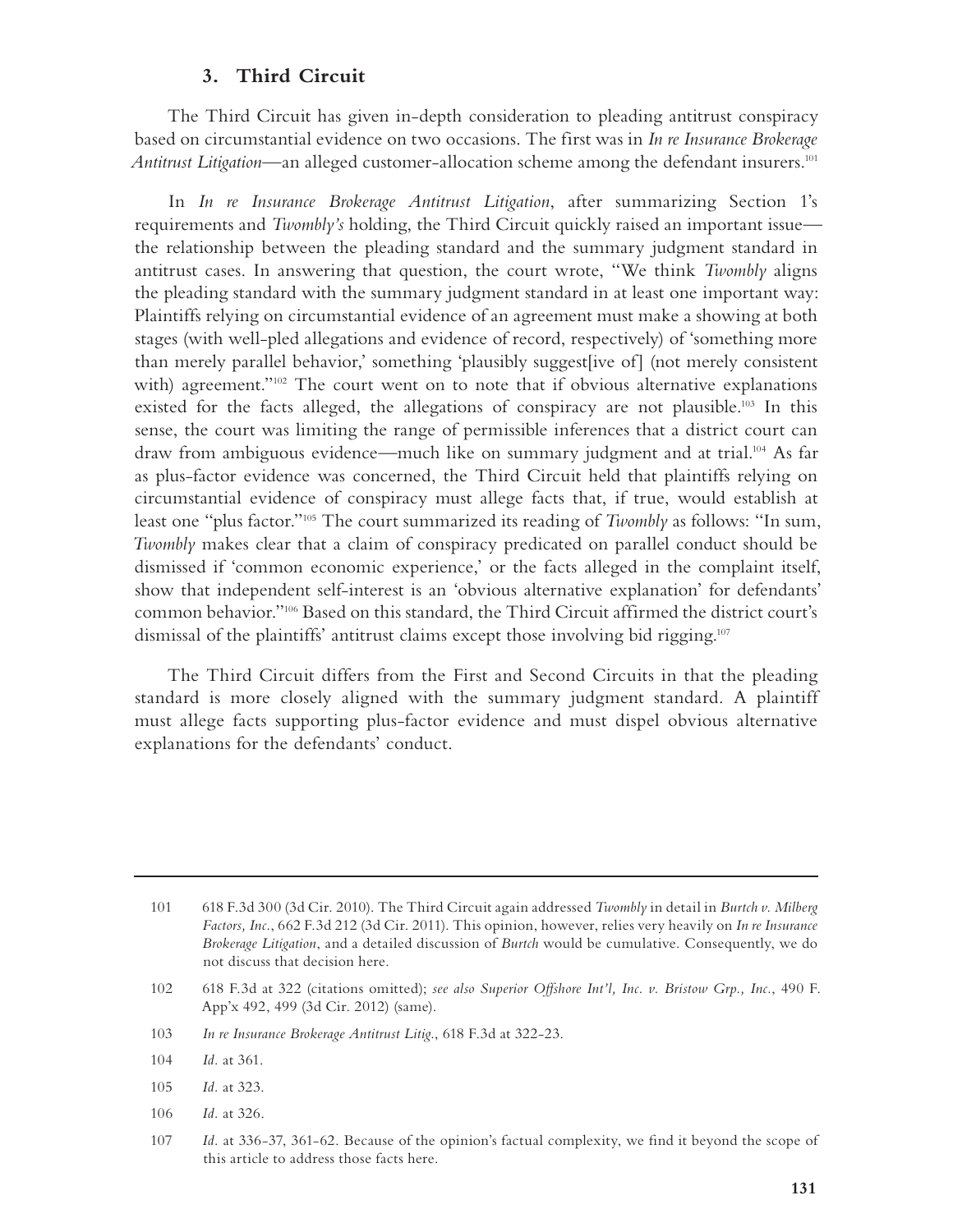### **4. Fourth Circuit**

The Fourth Circuit's most significant consideration of *Twombly* in a circumstantial pleaded conspiracy case comes in the unpublished decision of *Loren Data Corp. v. GXS, Inc.*108 In that case, Loren Data alleged that GXS engaged in a concerted refusal to deal with it in the electronic data interchange industry.<sup>109</sup> The district court dismissed Loren Data's complaint, holding that Loren Data had failed to allege specific facts to support a Section 1 conspiracy.<sup>110</sup>

The Fourth Circuit affirmed the district court's dismissal. The court first reviewed *Twombly's* principles and the general law under Section 1—that is, "when concerted conduct is a matter of inference, a plaintiff must include evidence that places the parallel conduct in 'context that raises a suggestion of a preceding agreement' as 'distinct from identical, independent action.""<sup>111</sup> It concluded that Loren Data had failed to provide any allegations suggesting circumstantial evidence of a conspiracy. Citing to the Supreme Court's decision in *Matsushita*, the Fourth Circuit stated that the "reviewing court must 'take account of the absence of a plausible motive to enter into the alleged . . . conspiracy.'"112 The court went on to hold that if the alleged conspirators did not have a rational, economic motive to conspire, and their conduct was consistent with equally plausible lawful explanations, the court could not infer a conspiracy.113 For this reason, the court concluded, the complaint's allegations "must tend to exclude the possibility that the alleged co-conspirators acted independently, and the alleged conspiracy must make practical, economic sense."114 Under this standard, the Fourth Circuit concluded that Loren Data's allegations contradicted any inference of conspiracy. In particular, the Fourth Circuit found that the allegations "reflect[ed] GXS's unilateral business judgment as to the parameters under which it was willing to deal with Loren Data" and the conspiracy as alleged "simply ma[de] no practical economic sense."115

In sum, assuming published decisions in the Fourth Circuit follow *Loren Data*, a plaintiff in the Fourth Circuit must plead a plausible economic motive to conspire and the allegations must tend to exclude the possibility that the conduct was unilateral similar to summary judgment standards.

- 108 501 F. App'x 275 (4th Cir. 2012). The Fourth Circuit also considered *Twombly* in *Robertson v. Sea Pines Real Estate Companies*, but that case, which is cited above, rested on direct evidence. *See* 679 F.3d 278, 289 (4th Cir. 2012) ("Circumstantial evidence sufficient to 'suggest[] a preceding agreement,' is thus superfluous in light of the direct evidence in the by-laws of the agreement itself." (citation omitted)).
- 109 *Loren Data*, 501 F. App'x at 277.
- 110 *Id.* at 278.
- 111 *Id.* at 281 (quoting *Bell Atlantic Corp. v. Twombly*, 550 U.S. 544, 556 (2007)).
- 112 *Id.* (quoting *Matsushita Elec. Indus. Co. v. Zenith Radio Corp.*, 475 U.S. 574, 595 (1986)).
- 113 *Id.* at 280-281.
- 114 *Id.* at 281.
- 115 *Id.*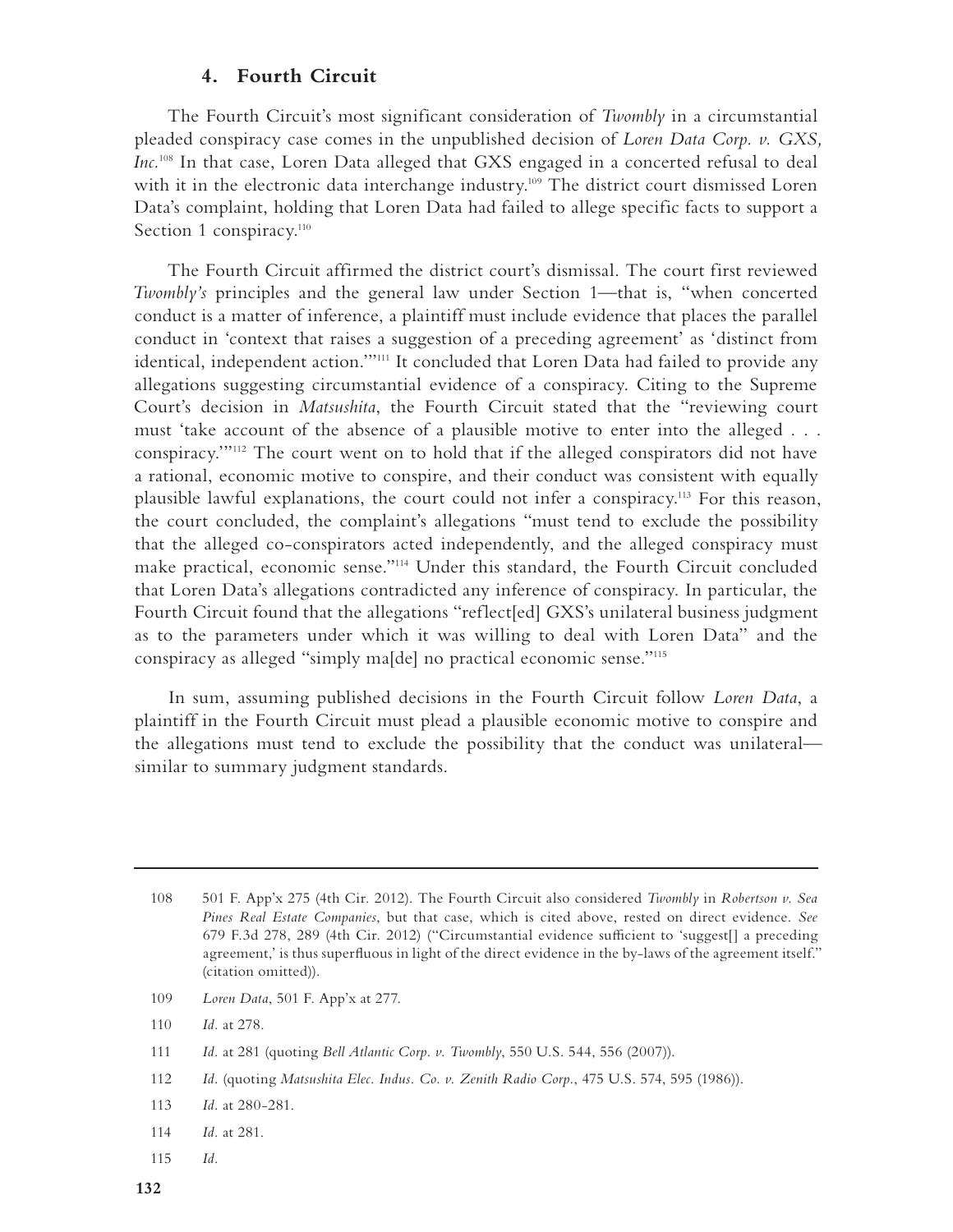### **5. Fifth Circuit**

The Fifth Circuit has not issued a detailed opinion on *Twombly* in the context of pleading an antitrust conspiracy. Nevertheless, the Fifth Circuit was faced with a *Twombly* issue in an antitrust conspiracy in *Marucci Sports, L.L.C. v. National Collegiate Athletic Association*, which provides some—but not detailed—guidance.116 In *Marucci Sports*, the plaintiff alleged that the NCAA and the National Federation of State High School Associations ("NFHS") conspired to design the standard for non-wood baseball bats—known as the BBCOR standard—to favor incumbent competitors and exclude new market entrants such as Marucci.117 After several of Marucci's bats failed compliance testing on multiple occasions, it sued under Section 1, and the district court dismissed its case on Rule 12 motion to dismiss.<sup>118</sup>

The Fifth Circuit stated outright that "[a]ntitrust claims do not necessitate a higher pleading standard and a plaintiff need only plead enough facts to state a claim to relief that is plausible on its face."119 Nevertheless, the court affirmed the district court's dismissal. In the court's view, the plaintiff needed to plead facts showing that the alleged concerted action resulted from an agreement to unreasonably restrain trade.<sup>120</sup> While Marucci alleged that the NCAA and NFHS had engaged in a conspiracy to enforce the BBCOR standard to exclude new market entrants and favor the incumbent manufacturers, the Fifth Circuit dismissed these allegations as insufficient.121 The court noted that the complaint had failed to allege any "specific *facts*" demonstrating the intent to engage in a conspiracy.<sup>122</sup> Without these specific facts, the Fifth Circuit was unwilling to differentiate Marucci's case from *Twombly*, and found that the "various conclusory allegations . . . support one of many inferential possibilities."123 *Marucci Sports* provides some guidance, but not a detailed blueprint for district courts and practitioners evaluating an antitrust conspiracy.<sup>124</sup>

#### **6. Sixth Circuit**

The Sixth Circuit has perhaps given more detailed consideration to the *Twombly* standard than any other; it has written detailed opinions on *Twombly* in the antitrust context on four occasions. These opinions have arguably resulted in an intracircuit split of authority. Rather than discussing each of these cases in detail, we instead summarize the most important rules that each announced.

- 122 *Id.* (emphasis in original).
- 123 *Id.*

<sup>116 751</sup> F.3d 368 (5th Cir. 2014).

<sup>117</sup> *Id.* at 372.

<sup>118</sup> *Id.* at 372-73.

<sup>119</sup> *Id.* at 373 (citations and internal quotation marks omitted).

<sup>120</sup> *Id.* at 375.

<sup>121</sup> *Id.*

<sup>124</sup> A more extensive *Twombly* analysis in the Fifth Circuit is found in the case of *Lormand v. US Uniwired, Inc.*, 565 F.3d 228 (5th Cir. 2009)—a securities fraud case. In *Lormand*, the Fifth Circuit held, among other things, that when evaluating the element of loss causation in a securities fraud case, "we are not authorized or required to determine whether the plaintiff's plausible inference of loss causation is equally or more plausible than other competing inferences." *Id.* at 266.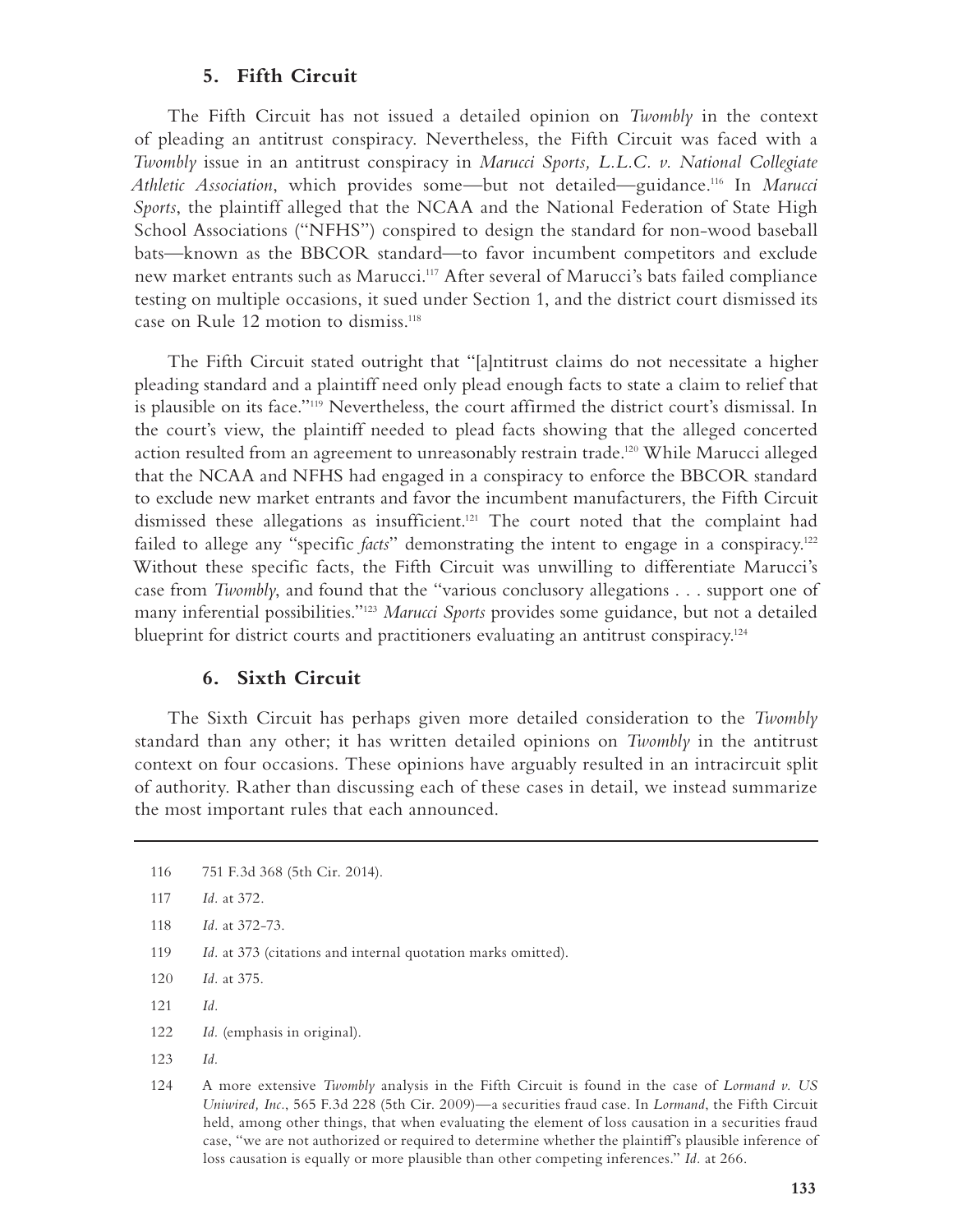The Sixth Circuit first confronted *Twombly* in a Section 1 case in *Total Benefits*  Planning Agency, Inc. v. Anthem Blue Cross and Blue Shield, a group boycott case.<sup>125</sup> Most significantly, the court in *Total Benefits* held that a plaintiff cannot offer "bare allegations" of agreement without any reference to the "who, what, where, when, how or why" of the alleged conspiracy.126 The Sixth Circuit faulted the plaintiff for failing to allege when each defendant joined the conspiracy, where or how each defendant joined the conspiracy, and for what purpose they joined the conspiracy.<sup>127</sup> Similarly, the court criticized the plaintiff for failing to identify the individuals who allegedly made certain statements that facilitated the alleged boycott and for not explaining where or when the conspiracy occurred during the alleged conspiracy period.<sup>128</sup> For these reasons, the Sixth Circuit affirmed the dismissal of the plaintiff's complaint.

The court revisited *Twombly* the following year in *In re Travel Agent Commission Antitrust Litigation*, a case brought by a putative class of travel agents who alleged that the defendant airlines conspired to reduce, cap, and eliminate the payment of commissions to plaintiffs.129 According to the Sixth Circuit, which affirmed the dismissal of the plaintiffs' complaint, "The *Twombly* decision provides an additional safeguard against the risk of 'false inferences from identical behavior' at an earlier stage of the trial sequence—the pleading stage."130 Of greatest note, relying on *Matsushita*, the court wrote that "the plausibility of plaintiffs' conspiracy claim is inversely correlated to the magnitude of defendants' economic self-interest."131 Based on this principle and certain allegations and evidence, the Sixth Circuit concluded that "it is just as likely that American's 2001 commission cap was an effort to reduce its internal commission costs, with the ancillary hope that its competitors would follow its lead" as the alleged conspiracy.<sup>132</sup> Finally, the court found that the plaintiff's allegations lacked the necessary detail to "nudge" the claim from conceivable to plausible.<sup>133</sup> For instance, the plaintiffs failed to allege any "specific meetings" involving the remaining defendants other than trade association meetings, which the Sixth Circuit held was insufficient under *Twombly*. 134 Despite an impassioned dissent from Judge Merritt—who wrote that "district courts across the country have dismissed a large majority of Sherman Act claims on the pleadings misinterpreting the standards from *Twombly* and *Iqbal*, thereby slowly eviscerating antitrust enforcement under the Sherman Act<sup>135</sup>—two judges voted to affirm the district court's dismissal.

- 125 552 F.3d 430 (6th Cir. 2008).
- 126 *Id.* at 437.
- 127 *Id.* at 436.
- 128 *Id.*
- 129 583 F.3d 896 (6th Cir. 2009).
- 130 *Id.* at 904.
- 131 *Id.* at 909.
- 132 *Id.* at 910.
- 133 *Id.*
- 134 *Id.* at 910-11.
- 135 *Id.* at 914 (Merritt, J., dissenting).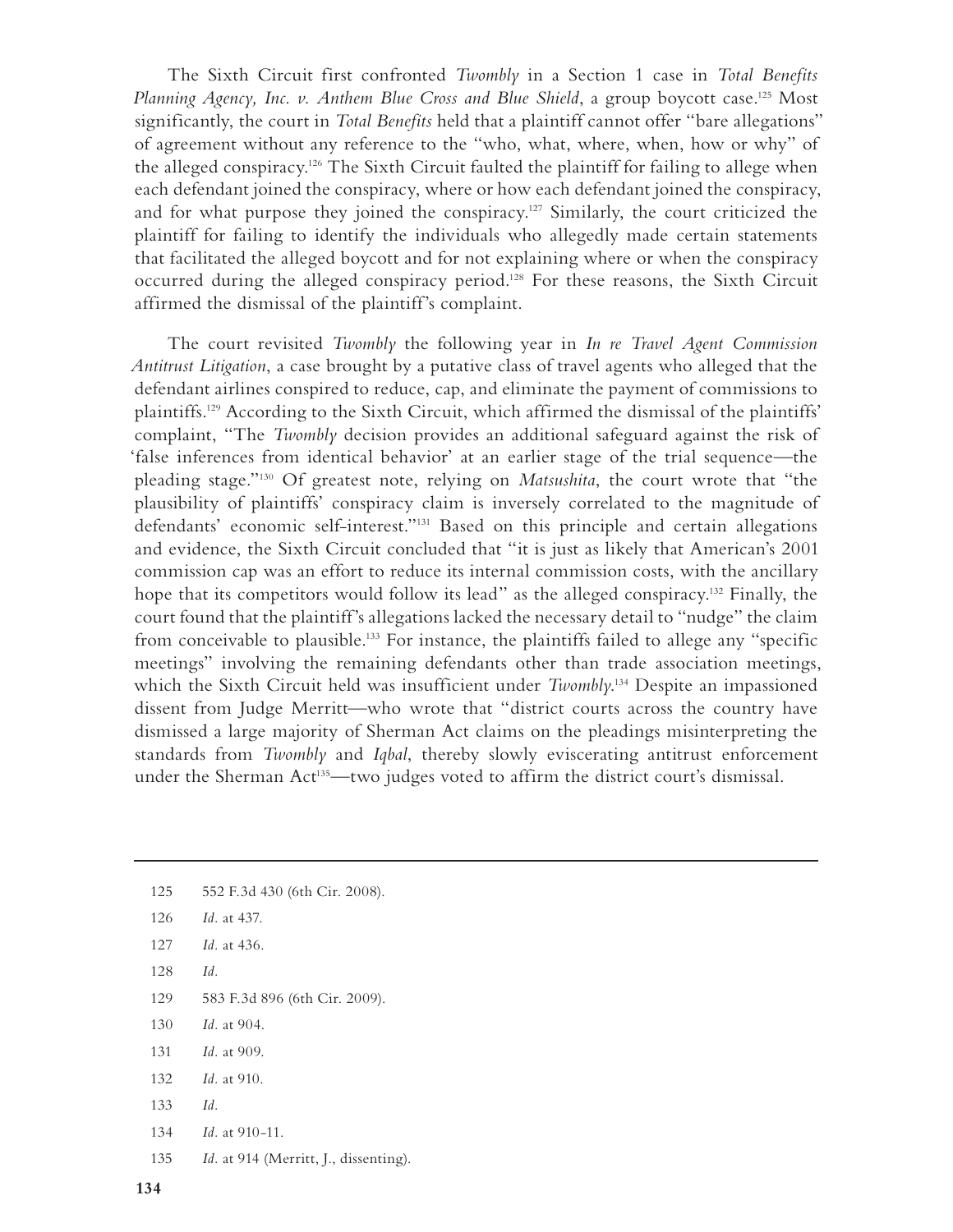One year later, in *Watson Carpet & Floor Covering, Inc. v. Mohawk Industries, Inc.*, the Sixth Circuit again considered the *Twombly* standard in another group boycott case.136 But unlike in the prior two cases, this time, the Sixth Circuit reversed the district court's dismissal in an opinion arguably premised on a different interpretation of *Twombly*. Most importantly here, the Sixth Circuit was unwilling to adopt the inference-weighing approach used in prior cases. The district court found that the defendant had offered "an eminently plausible reason for the refusal to deal"—namely that the plaintiff had previously sued the defendant.<sup>137</sup> On review, however, the Sixth Circuit rejected this line of reasoning. It wrote, "Often, defendants' conduct has several plausible explanations. Ferreting out the most likely reason for the defendants' actions is not appropriate at the pleading stage. In this case, the plausibility of Watson Carpet's litigiousness as a reason for the refusals to sell carpet does not render all other reasons implausible."138 In sum, unlike in *In re Travel Agent Commission Antitrust Litigation*, this panel of judges was unwilling to weigh—or "ferret out"—the various inferences that arose from the defendant's conduct.

Finally, the Sixth Circuit's most recent *Twombly* opinion was *Erie County, Ohio v. Morton Salt, Inc.*139 Even though the Sixth Circuit ultimately affirmed dismissal of the plaintiff's complaint, it criticized the district court for "not clearly distinguish[ing] between the antitrust standards applicable on summary judgment and those that apply to a motion to dismiss."140 The appellate court clarified two important points. First, it noted that "at the pleading stage, the plaintiff is not required to allege facts showing that an unlawful agreement is more likely than lawful parallel conduct."141 In the court's view, all that a plaintiff must plead are facts sufficient to "raise a plausible inference of an unlawful agreement to restrain trade."142 Second, the court held that, "in order to state a Section One claim, a plaintiff need not allege a fact pattern that 'tends to exclude the possibility' of lawful, independent conduct."143 The court noted that this language was drawn from summary judgment and trial decisions and that in *Twombly*, the Supreme Court "nowhere held that the same standard applies on a motion to dismiss."144 And in the panel's view, "[i]f a plaintiff were required to allege facts excluding the possibility of lawful conduct, almost no private plaintiff's complaint could state a Section One claim" because "a plaintiff is very unlikely to have factual information that would exclude the possibility of non-conspiratorial explanations *before* discovery."<sup>145</sup> Despite this seemingly more expansive pleading standard, the Sixth Circuit affirmed the dismissal of the plaintiff's complaint. It first found that allegations of suspicious bidding patterns

- 138 *Id.*
- 139 702 F.3d 860 (6th Cir. 2012).
- 140 *Id.* at 868.
- 141 *Id.*
- 142 *Id.* at 869.
- 143 *Id.*
- 144 *Id.*
- 145 *Id.*

<sup>136 648</sup> F.3d 452 (6th Cir. 2011).

<sup>137</sup> *Id.* at 458.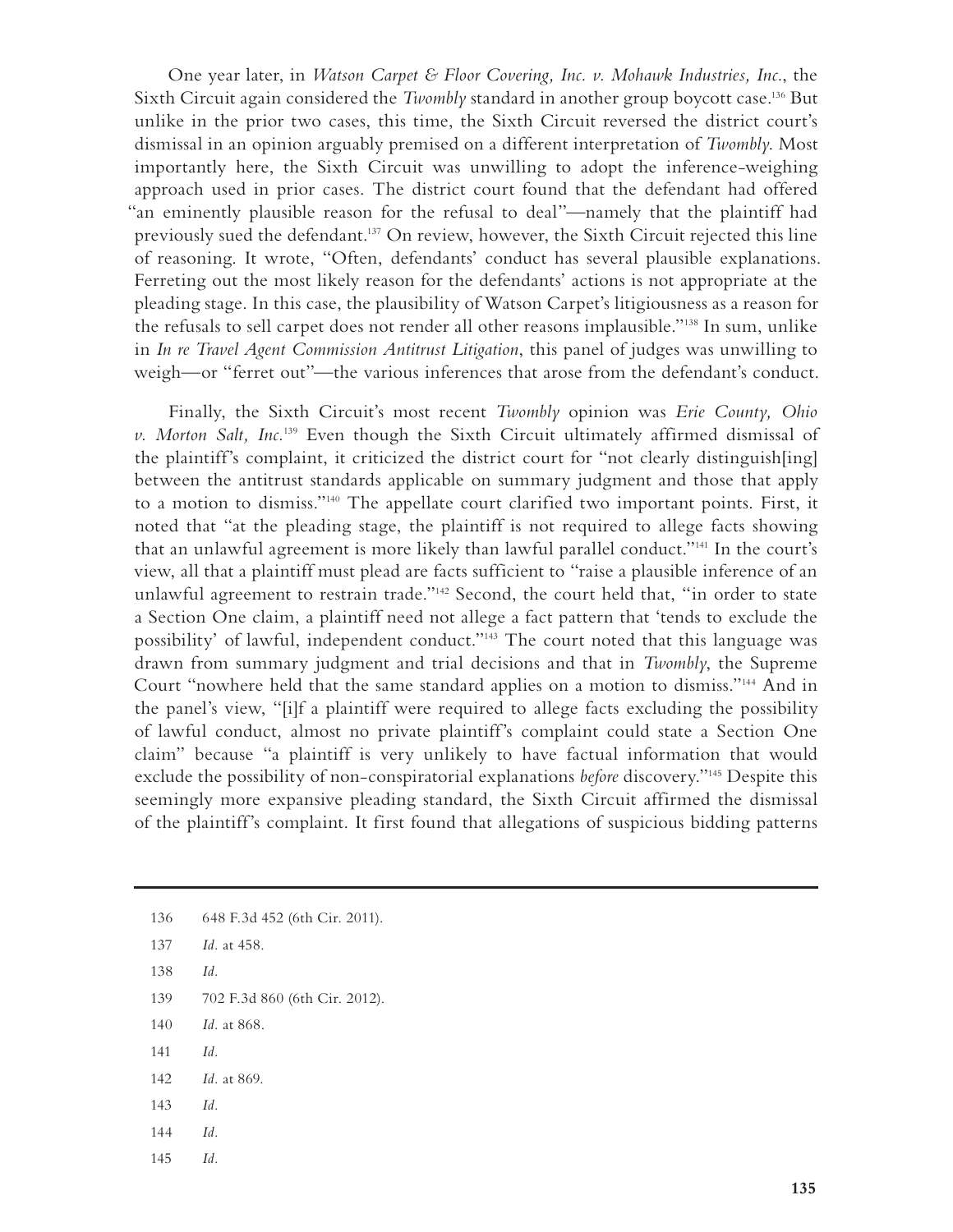mirrored the "failure-to-compete claim that *Twombly* rejected."146 It then rejected the plaintiff's sham-bidding claim in view of a unique "Buy Ohio" law; according to the court, the plaintiff's sham-bidding theory "makes sense only in a market subject to the lockout interpretation of the Buy Ohio law."147

As these four cases demonstrate, there appears to be some disagreement within the Sixth Circuit regarding what a plaintiff is required to plead under *Twombly* and how far a district court may go in ruling on a motion to dismiss.

### **7. Seventh Circuit**

The Seventh Circuit considered the *Twombly* pleading standing in the context of an antitrust conspiracy in *In re Text Messaging Antitrust Litigation*—an opinion written by Judge Posner.148 *Text Messaging* was an interlocutory appeal from the denial of the defendants' motion to dismiss in a series of cases alleging a conspiracy to fix the prices of text messaging services. In deciding to accept the interlocutory appeal, Judge Posner wrote that, "Pleading standards in federal litigation are in ferment after *Twombly* and *Iqbal*, and therefore an appeal seeking a clarifying decision that might head off protracted litigation is within the scope of section 1292(b)."149 The Seventh Circuit affirmed the district court's denial of the defendants' motion to dismiss and provided its explanation of the *Twombly* pleading standard.

The court endeavored to explain the difference between "plausibility," "probability," and "possibility," as used in *Twombly*. In the court's view, these terms were all "a little unclear" because they all overlap.150 Judge Posner wrote, "Probability runs the gamut from a zero likelihood to a certainty. What is impossible has a zero likelihood of occurring and what is plausible has a moderately high likelihood of occurring. The fact that the allegations undergirding a claim could be true is no longer enough to save a complaint from being dismissed; the complaint must establish a nonnegligible probability that the claim is valid; but the probability need not be as great as such terms as 'preponderance of the evidence' connote."151

Under this standard, the Seventh Circuit concluded that the plaintiffs had alleged a plausible conspiracy. Of note to the court was the fact that the plaintiffs had alleged a mix of parallel behaviors, details of the industry structure, and certain industry practices (such as the exchange of price information at trade association meetings), that all "facilitate collusion."152 The court similarly found persuasive allegations that the defendants allegedly changed their pricing structures and increased their prices simultaneously in the face of falling costs—behavior that the court found "anomalous" under economic principles.<sup>153</sup> Finally, the court regarded all of these allegations as circumstantial evidence,

- 148 630 F.3d 622 (7th Cir. 2010).
- 149 *Id.* at 627.
- 150 *Id.* at 629.
- 151 *Id.*
- 152 *Id.* at 627-28.
- 153 *Id.* at 628.

<sup>146</sup> *Id.* at 870.

<sup>147</sup> *Id.* at 872.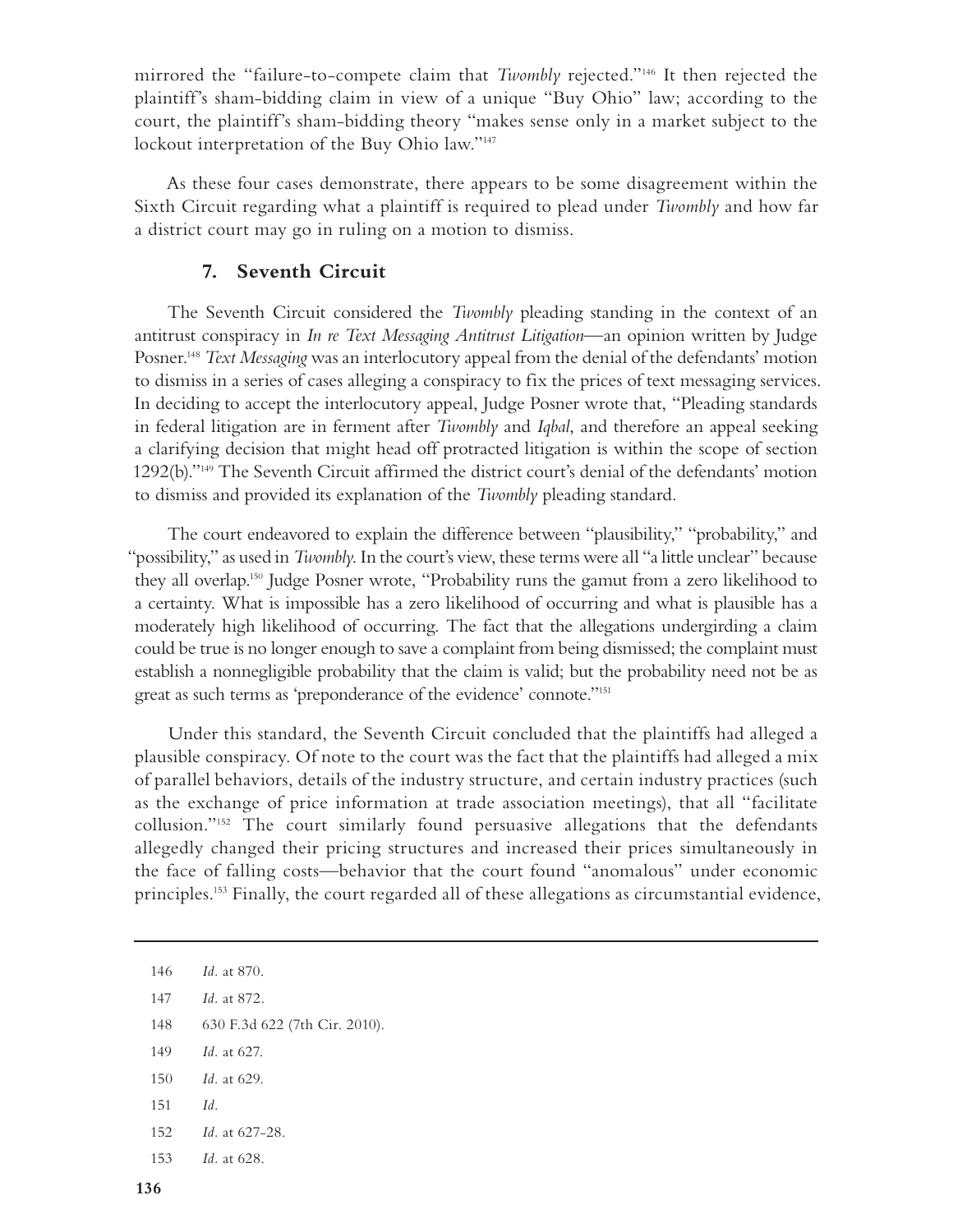and noted its limited role on a motion to dismiss in evaluating such evidence: "We need not decide whether the circumstantial evidence that we have summarized is sufficient to *compel* an inference of conspiracy; the case is just at the complaint stage and the test for whether to dismiss a case at that stage turns on the complaint's 'plausibility.'"<sup>154</sup> And, in fact, when confronted with a greater record on summary judgment, the Seventh Circuit recently affirmed the dismissal of this case.155

### **8. Eighth Circuit**

The Eighth Circuit has not issued a highly detailed opinion analyzing *Twombly* in the antitrust sphere but has just recently issued two opinions touching on the subject. First, in *Robbins v. Becker*, the court affirmed the dismissal of a complaint alleging a Section 1 conspiracy as one of many claims, but this opinion contains only a cursory analysis of *Twombly*. 156 Just over two weeks later, the court issued a significantly more in-depth opinion in *Insulate SB, Inc. v. Advanced Finishing Systems, Inc.*157 This opinion affirmed the dismissal of a Section 1 case alleging that a manufacturer and its distributors violated Section 1 through "agreements in restraint of trade" to "reduce competition."158 More specifically, the plaintiff complained that the manufacturer's alleged threats in two letters not to deal with any of its distributors that carried a competitor's product violated Section 1.159 The Eighth Circuit was not persuaded.

In reviewing the legal standard, the court wrote, "Given the unusually high cost of discovery in antitrust cases, the limited success of judicial supervision in checking discovery abuse, and the threat that discovery expense will push cost-conscious defendants to settle even anemic cases, the federal courts have been reasonably aggressive in weeding out meritless antitrust claims at the pleading stage."160 With this lens, the court proceeded to first analyze the alleged "written" exclusive agreements. The court concluded that the complaint merely "contain[ed] several conclusory references to a contract" but "the alleged facts do not suggest [the manufacturer] entered into explicit exclusivity agreements with any distributors."161 The court rejected the notion that the manufacturer's unilateral announcement that it would not sell to distributors who also sold a competitor's products—an announcement made after it signed the distribution agreements—could "transform a prior innocuous distributor agreement into a contract for exclusive dealing" to support an inference of an agreement not to compete.<sup>162</sup> Second, the court considered the plaintiff's claim that the manufacturer's letters and the distributors' compliance with those letters' suggestions could circumstantially evidence a conspiracy. It rejected the plaintiff's "vague references to concerted action" among

- 155 *In re Text Messaging Antitrust Litig.*, 782 F.3d 867 (7th Cir. 2015).
- 156 No. 14-1435, 2015 WL 4508749 (8th Cir. July 27, 2015).
- 157 No. 14-2451, 2015 WL 4760287 (8th Cir. Aug. 13, 2015).
- 158 *Id.* at \*2.
- 159 *Id.*
- 160 *Id.* at \*3 (citations and internal quotation marks omitted).
- 161 *Id.* at \*4.
- 162 *Id.*

<sup>154</sup> *Id.* at 629.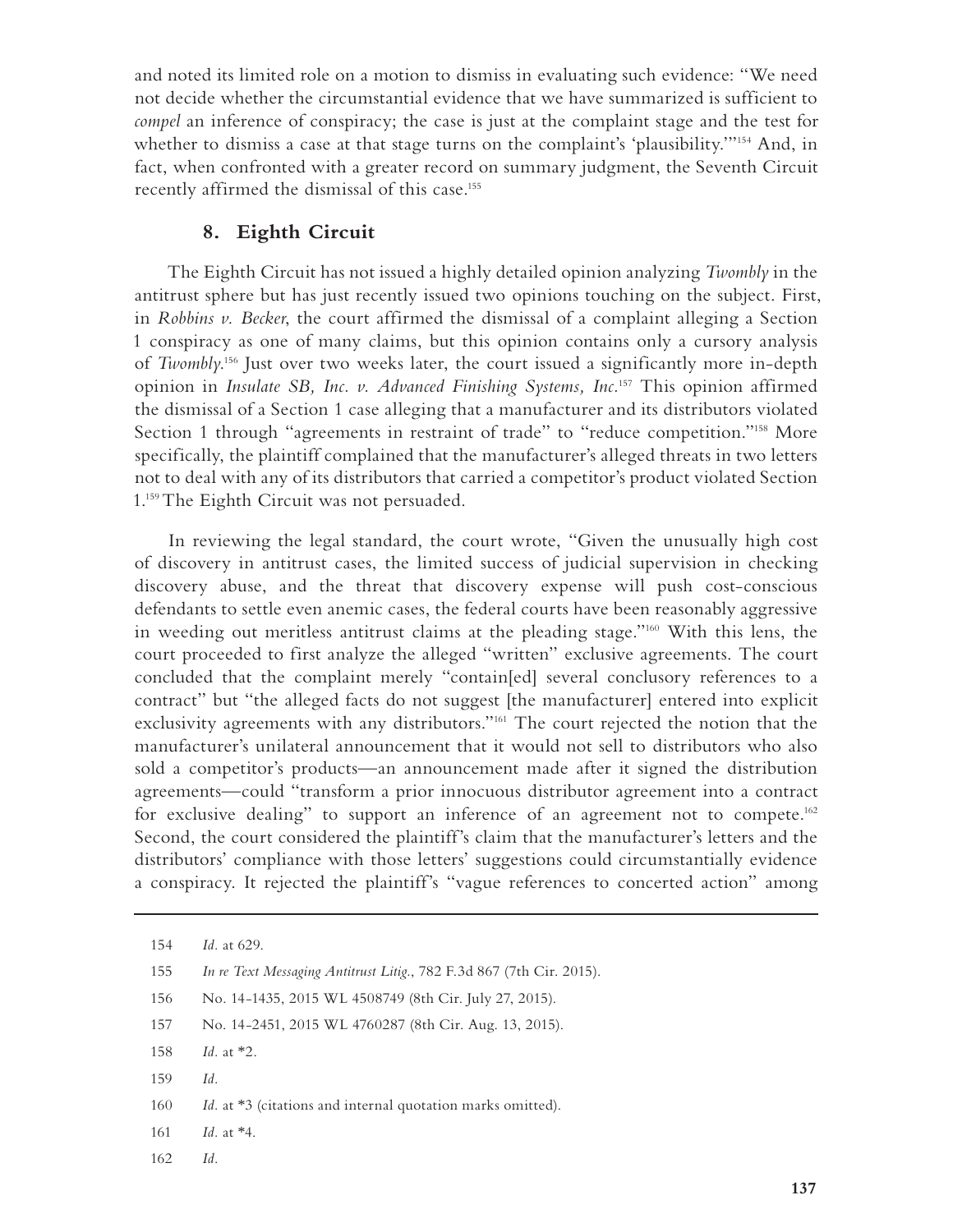certain distributors for failing to "provide any factual allegations beyond the bare conclusion that there was a conspiracy."163 The court found lacking allegations such as "when the agreements occurred" and "which of the distributors named as defendants—if any—are among the 'key distributors' who were party to the agreements."164 In sum, the Eighth Circuit concluded that repeated allegations that an "unnamed set of distributors generally conspired to restrain trade," did not provide the "'factual enhancement' necessary to move [the] complaint forward."165

Neither *Robbins* nor *Insulate* make it entirely clear where the Eighth Circuit lands on the post-*Twombly* spectrum. It bears noting that in another context, the Eighth Circuit "refuse[d] . . . to incorporate some general and formal level of evidentiary proof into the 'plausibility' requirement of *Iqbal* and *Twombly*."166 Given some of the language in *Insulate*, it is possible that the Eighth Circuit will demand a higher degree of factual specificity from antitrust plaintiffs.

### **9. Ninth Circuit**

The Ninth Circuit has issued a series of rulings—two within the past few months—that when read in conjunction, help define the pleading standard in the Ninth Circuit. The first of these cases is *Kendall v. Visa U.S.A., Inc.*, a Section 1 case decided shortly after *Twombly* that alleged a conspiracy to set the fees charged to merchants for the payment of credit card sales.<sup>167</sup> In *Kendall*, the Ninth Circuit made clear that after *Twombly*, a plaintiff must plead "not just ultimate facts (such as a conspiracy), but evidentiary facts."168 According to the court, "[a] bare allegation of a conspiracy is almost impossible to defend against."169 Although the court does not spend much time analyzing *Twombly*, it affirmed the dismissal of the plaintiff's complaint because the plaintiff had failed to allege any such evidentiary facts. Notably, the court wrote, "the complaint does not answer the basic questions: who, did what, to whom (or with whom), where, and when?"<sup>170</sup> At bottom, the court found that the plaintiffs had alleged no more than parallel conduct, which is insufficient under *Twombly*. 171

Very recently, the Ninth Circuit had occasion to again consider the *Twombly* standard in *name.space, Inc. v. Internet Corp. for Assigned Names and Numbers.*172 And again, it did not thoroughly analyze the appropriate standard for pleading an antitrust conspiracy. But, in reliance on *Kendall, Matsushita*, and other Ninth Circuit case law interpreting *Twombly*, the court affirmed the Rule 12(b)(6) dismissal of the plaintiff's complaint. Most importantly here, the Ninth Circuit held that "ICANN's decision-making was fully

<sup>163</sup> *Id.* at \*6. 164 *Id.* 165 *Id.* at \*7 (quoting *Twombly*, 550 U.S. at 557). 166 *Whitney v. Guys, Inc.*, 700 F.3d 1118, 1128 (8th Cir. 2012). 167 518 F.3d 1042 (9th Cir. 2008). 168 *Id.* at 1047. 169 *Id.* 170 *Id.* at 1048. 171 *Id.* 172 No. 13-55553, 2015 WL 4591897 (9th Cir. July 31, 2015).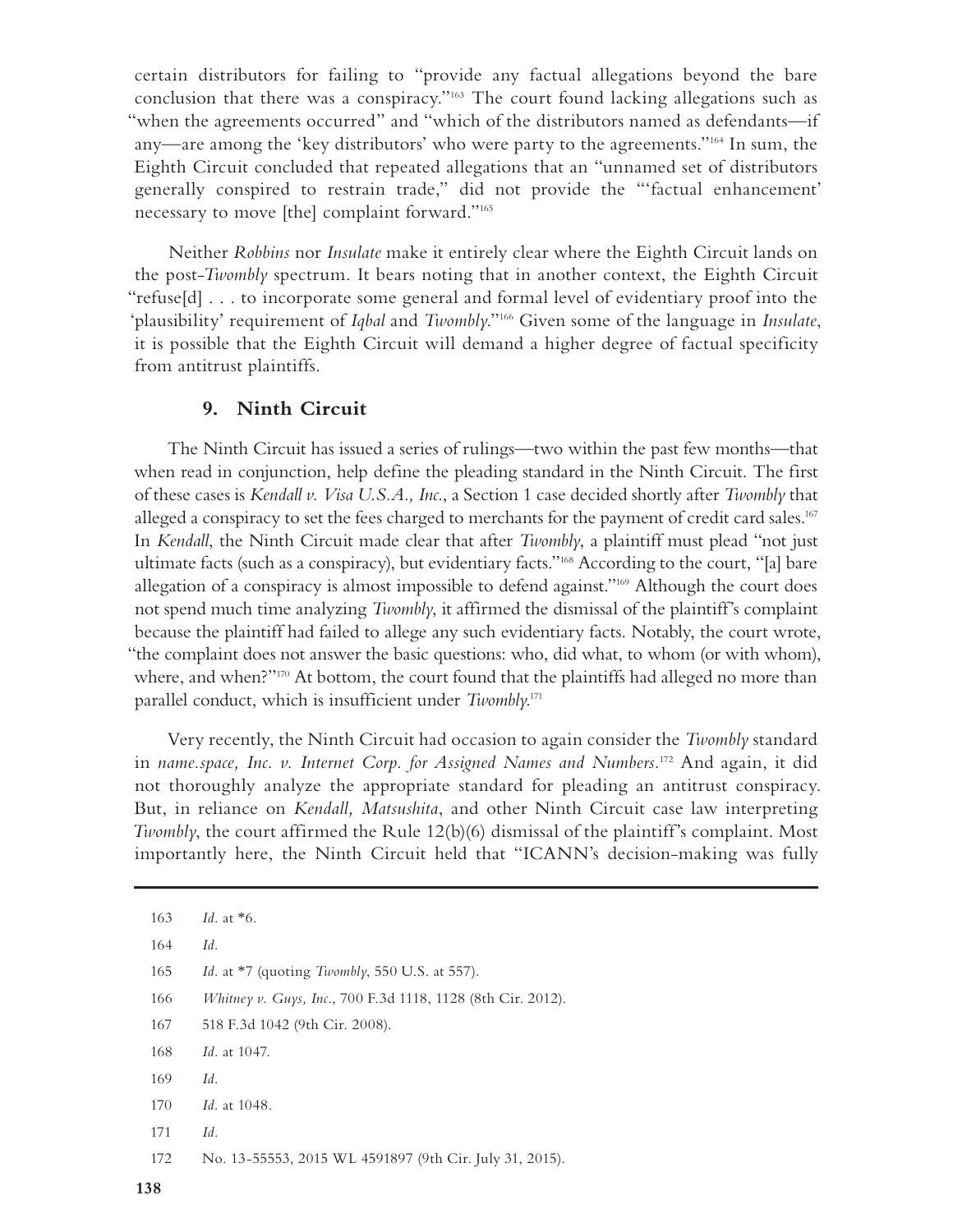consistent" with rational and lawful business behavior.<sup>173</sup> Specifically, the court cited its prior decision in a civil RICO case standing for the proposition that "courts *must* consider obvious alternative explanations for a defendant's behavior when analyzing plausibility."174 Under these principles, the Ninth Circuit was unwilling to "infer an illegal agreement with outside interests simply because ICANN's rational business decisions favor the status quo rather than name.space's untested alternative business model."175

Most recently, the Ninth Circuit affirmed the district court's Rule 12(b)(6) dismissal in *In re Musical Instruments and Equipment Antitrust Litigation.*176 This case alleged a "huband-spoke" conspiracy between a musical-instrument retailer and several musicalinstrument manufacturers.177 After addressing the law behind such conspiracies, the court noted that it was principally concerned with the alleged horizontal agreements between the manufacturers—that is, the "rim" of the conspiracy.<sup>178</sup>

The Ninth Circuit began its plausibility analysis by noting that parallel conduct, "such as competitors adopting similar policies around the same time in response to similar market conditions[] may constitute circumstantial evidence of anticompetitive behavior."179 But, the court noted, "*Twombly* takes into account the economic reality that mere parallel conduct is as consistent with agreement among competitors as it is with independent conduct in an interdependent market."<sup>180</sup> Explaining further, the court wrote, "In an interdependent market, companies base their actions in part on the anticipated reactions of their competitors. And because of this mutual awareness, two firms may arrive at identical decisions independently, as they are cognizant of—and reacting to—similar market pressures."181 According to the court, certain plus factors that is, "economic actions and outcomes that are largely inconsistent with unilateral conduct but largely consistent with explicitly coordinated action"—can place allegations of parallel conduct in a context suggesting agreement.<sup>182</sup>

- 179 *Id.* at \*5.
- 180 *Id.*
- 181 *Id.*
- 182 *Id.*

<sup>173</sup> *Id.* at \*4.

<sup>174</sup> *Id.* (citing *Eclectic Props. E., LLC v. Marcus & Millichap Co*., 751 F.3d 990, 996 (9th Cir. 2014)) (emphasis added). Before *Eclectic Properties*, the Ninth Circuit had held similarly in a prior securities case explaining *Twombly* and *Iqbal*: "When faced with two possible explanations, only one of which can be true and only one which results in liability, plaintiffs cannot offer allegations that are 'merely consistent with their favored explanation but are also consistent with the alternative explanation. Something more is needed, such as facts tending to exclude the possibility that the alternative explanation is true, on order to render plaintiffs' allegations plausible within the meaning of *Iqbal* and *Twombly*." *In re Century Aluminum Co. Securities Litig.*, 729 F.3d 1104, 1108 (9th Cir. 2013).

<sup>175</sup> *Id.* at \*5.

<sup>176</sup> No. 12-56674, 2015 WL 5010644 (9th Cir. Aug. 25, 2015). Disclosure: Crowell & Moring LLP was counsel for one of the defendants in this litigation.

<sup>177</sup> *Id.* at \*4.

<sup>178</sup> *Id.* at \*3-\*4.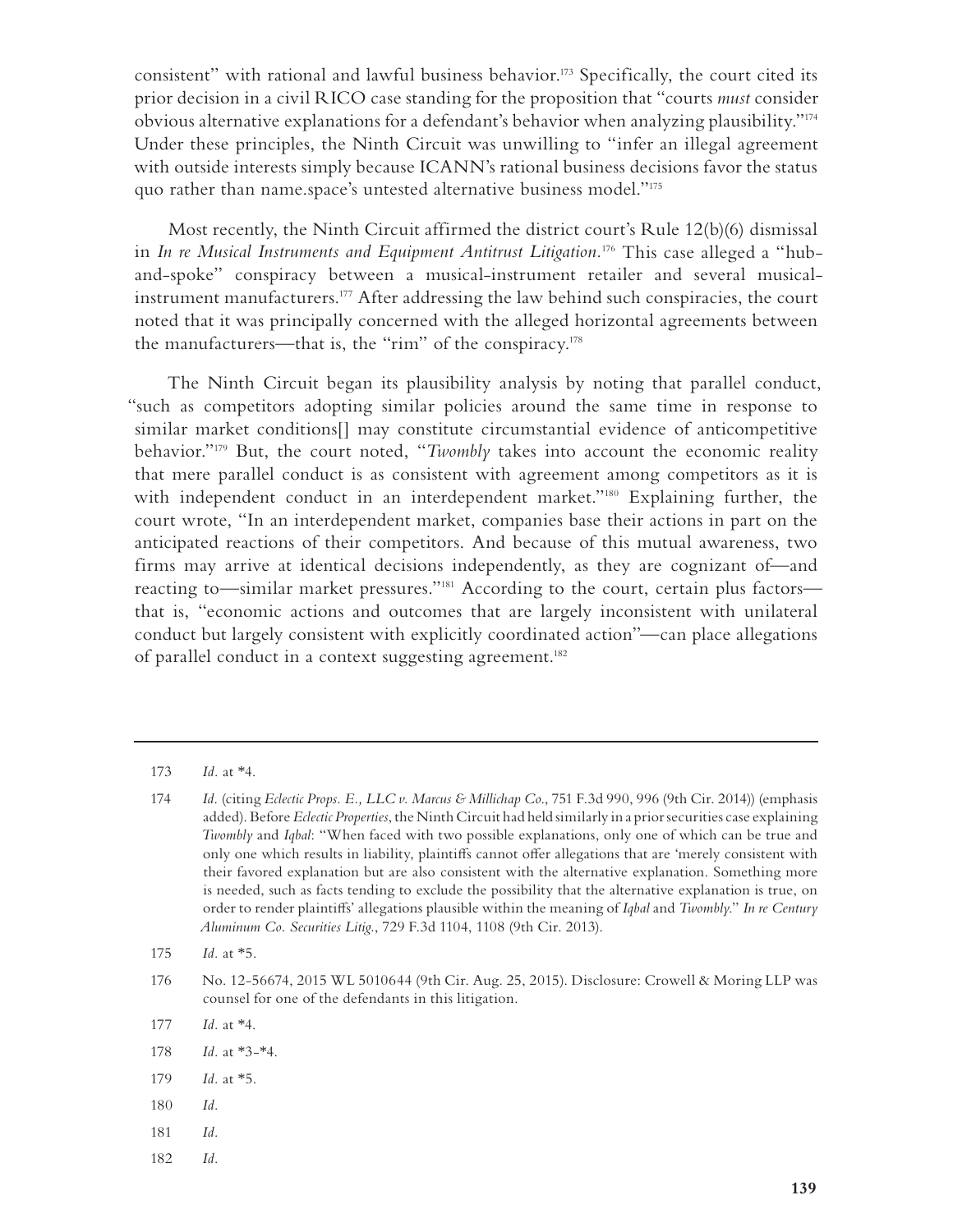The plaintiffs attempted to allege six different plus factors: (1) a common motive to conspire; (2) actions against self-interest; (3) simultaneous adoption of a policy; (4) an FTC investigation and decree; (5) participation in a trade association; and (6) rising retail prices as the number of units sold declined.183 Relying on *Twombly*, the court rejected each in turn. For instance, it held that a common motive to collude "does not suggest an agreement" because "alleging 'common motive to conspire' simply restates that a market is interdependent (*i.e.*, that the profitability of a firm's decisions regarding pricing depends on competitors' reactions)."184 Likewise, in considering the important "action against self-interest" plus factor, the court wrote that, "[a]n action that would seem against self-interest in a competitive market may just as well reflect market interdependence giving rise to conscious parallelism."185 In the court's view, while "[m]ore extreme action against self-interest, however, may suggest prior agreement for example, where individual action would be so perilous in the absence of advance agreement," the plaintiff's complaint did not rise to this standard.<sup>186</sup> The court's analysis of the remaining alleged plus factors is similar.187 In summary, it concluded that while the plaintiffs provided a "context" for their allegations, this context did not "plausibly suggest [the defendants] entered into illegal horizontal agreements."<sup>188</sup>

Based on its rulings in *Kendall*, *name.space*, and *In re Musical Instruments*, it appears that the Ninth Circuit requires a plaintiff to plead the "who, what, where, and when" of the alleged conspiracy and must allege facts that tend to exclude the possibility of independent action.189 As the Ninth Circuit noted in its first detailed explication of *Twombly*, the Supreme Court "made clear in *Twombly* that it was concerned that lenient pleading standards facilitated abusive antitrust litigation."190 All indications thus far—in antitrust and other complex business cases—seem to indicate that the Ninth Circuit has taken a rigid view of *Twombly* and elevated the pleading bar for plaintiffs.<sup>191</sup>

#### **10. Tenth Circuit**

The Tenth Circuit does not appear to have addressed *Twombly* in the context of pleading an antitrust conspiracy. In one case, the court quickly affirmed the dismissal of the plaintiff's "conspiracy" claim—(the plaintiff's complaint did not even mention Section 1) but there is no real analysis of that claim other than noting "there is simply nothing more

<sup>183</sup> *Id.* at \*6.

<sup>184</sup> *Id.*

<sup>185</sup> *Id.*

<sup>186</sup> *Id.*

<sup>187</sup> *See id.* at \*7-\*8.

<sup>188</sup> *Id.* at \*8.

<sup>189</sup> *See also PharmaRX Pharm., Inc. v. GE Healthcare, Inc.*, 596 F. App'x 580, 581 (9th Cir. 2015) (relying on *Kendall* and affirming dismissal of the plaintiff's antitrust complaint where the plaintiff failed to plead "who, did what, to whom (or with whom), where, and when" and where the conduct just as easily suggested "rational, legal business behavior by the defendants").

<sup>190</sup> *Starr v. Baca*, 652 F.3d 1202, 1213 (9th Cir. 2011).

<sup>191</sup> But *see Stetson v. West Pub. Corp.*, 457 F. App'x 705 (9th Cir. 2011) (reversing dismissal of complaint where the complaint "sets forth detailed facts about the dealings" between the defendants).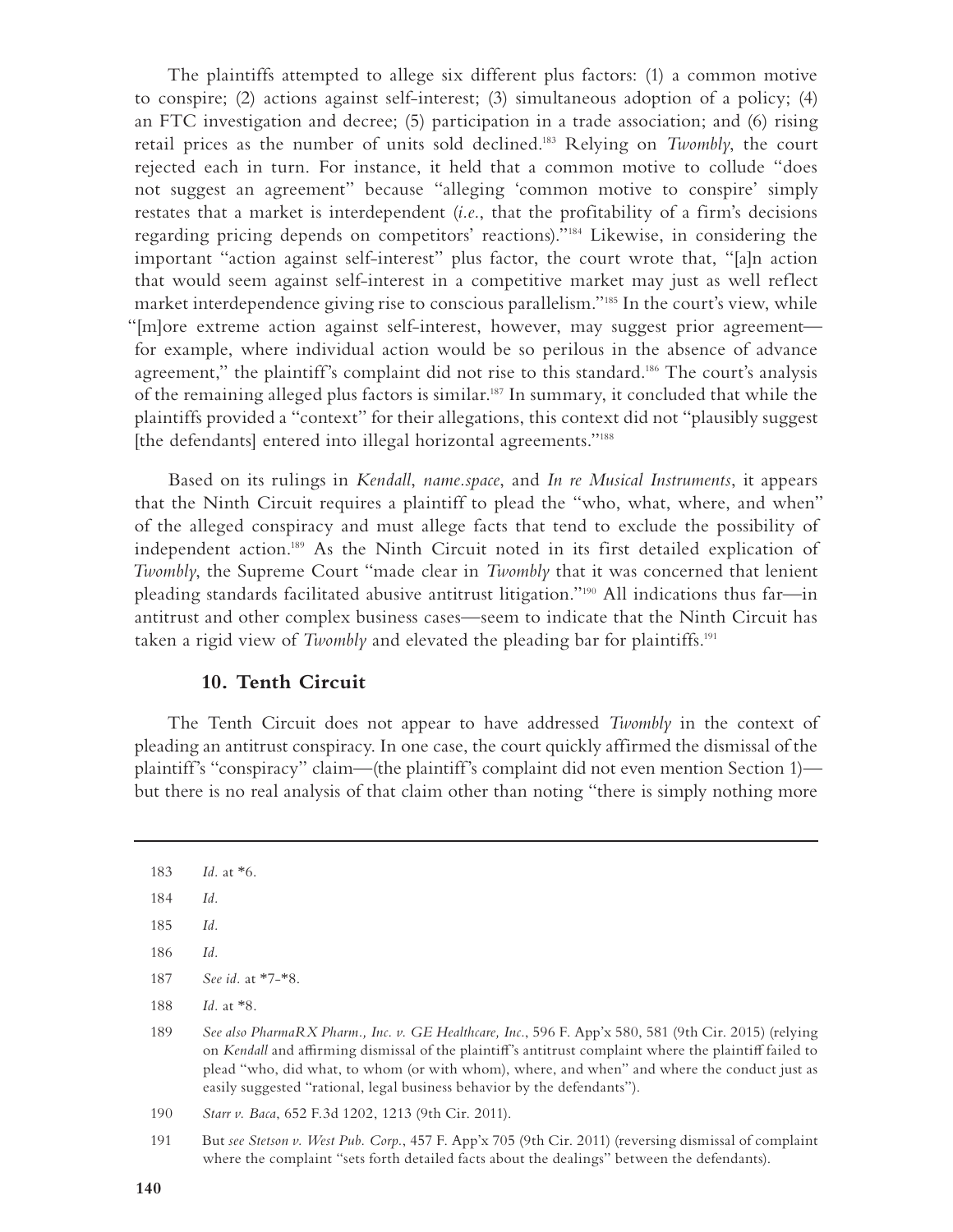than conclusory allegations that a civil conspiracy exists, and this is not enough to satisfy the requirement of 'concerted action.'"192 The Tenth Circuit has, however, given detailed consideration to *Twombly* and *Iqbal* in other contexts. For example, in a § 1983 opinion, the court suggested that in "complex cases against multiple defendants," the *Twombly* standard "may have greater bite."<sup>193</sup> Antitrust conspiracy cases, too, are frequently complex and are against multiple defendants. It remains to be seen whether the Tenth Circuit will import this apparent sliding-scale analysis to the antitrust domain.

### **11. Eleventh Circuit**

The Eleventh Circuit was confronted with *Twombly* in a Section 1 case in *Jacobs v. Tempur-Pedic International, Inc.*194 The plaintiffs in *Jacobs* alleged that Tempur-Pedic engaged in two restraints of trade: enforcing vertical resale price maintenance agreements and engaging in horizontal price fixing with its distributors.<sup>195</sup> The district court dismissed the complaint for failing to state a claim, and the Eleventh Circuit affirmed. After summarizing *Twombly* and *Iqbal*, the court wrote, "after determining whether the complaint's averments are more than bare legal conclusions, we examine the complaint for a sufficient quantum of allegations to plausibly suggest that TPX agreed with its distributors to restrain trade in violation of the Sherman Act."196 The court concluded that Jacobs had failed to set forth this "sufficient quantum of allegations" for either Section 1 theory. Here, we address only the discussion of the alleged horizontal price-fixing conspiracy.<sup>197</sup>

The plaintiffs alleged that in employing a dual distribution system where it would sell its mattresses through authorized distributors and its own website, Tempur-Pedic had engaged in a horizontal price-fixing conspiracy with its distributors.<sup>198</sup> The court noted that there were two possible inferences to be drawn from this allegation—one that favored Jacobs and one that favored Tempur-Pedic.

The court adopted the inference that favored Tempur-Pedic. Significantly, it reasoned that "Jacobs had the burden to present allegations showing why it is more plausible that [Tempur-Pedic] and its distributors—assuming they are rational actors acting in their economic self-interest—would enter into an illegal price-fixing agreement (with the attendant costs of defending against the resulting investigation) to reach the same result realized by purely rational profit-maximizing behavior."199 Stated differently, the Eleventh Circuit concluded that it was the plaintiff's obligation to allege facts showing why the inference favorable to it was more plausible than the inference favorable to the defendants.

194 626 F.3d 1327 (11th Cir. 2010).

- 196 *Id.* at 1333.
- 197 This is not to say that the court's discussion of relevant market, market power, and harm to competition are not important; rather, they are just not as pertinent to this article, whose focus is on pleading an agreement or conspiracy.
- 198 *Id.* at 1340.
- 199 *Id.*

<sup>192</sup> *Native Am. Distrib. v. Seneca-Cayuga Tobacco Co*., 546 F.3d 1288, 1298 (10th Cir. 2008).

<sup>193</sup> *Robbins v. Okla.*, 519 F.3d 1242, 1249 (10th Cir. 2008); *see also Kansas Penn Gaming, LLC v. Collins*, 656 F.3d 1210 (10th Cir. 2011) (equal protection case).

<sup>195</sup> *Id.* at 1331.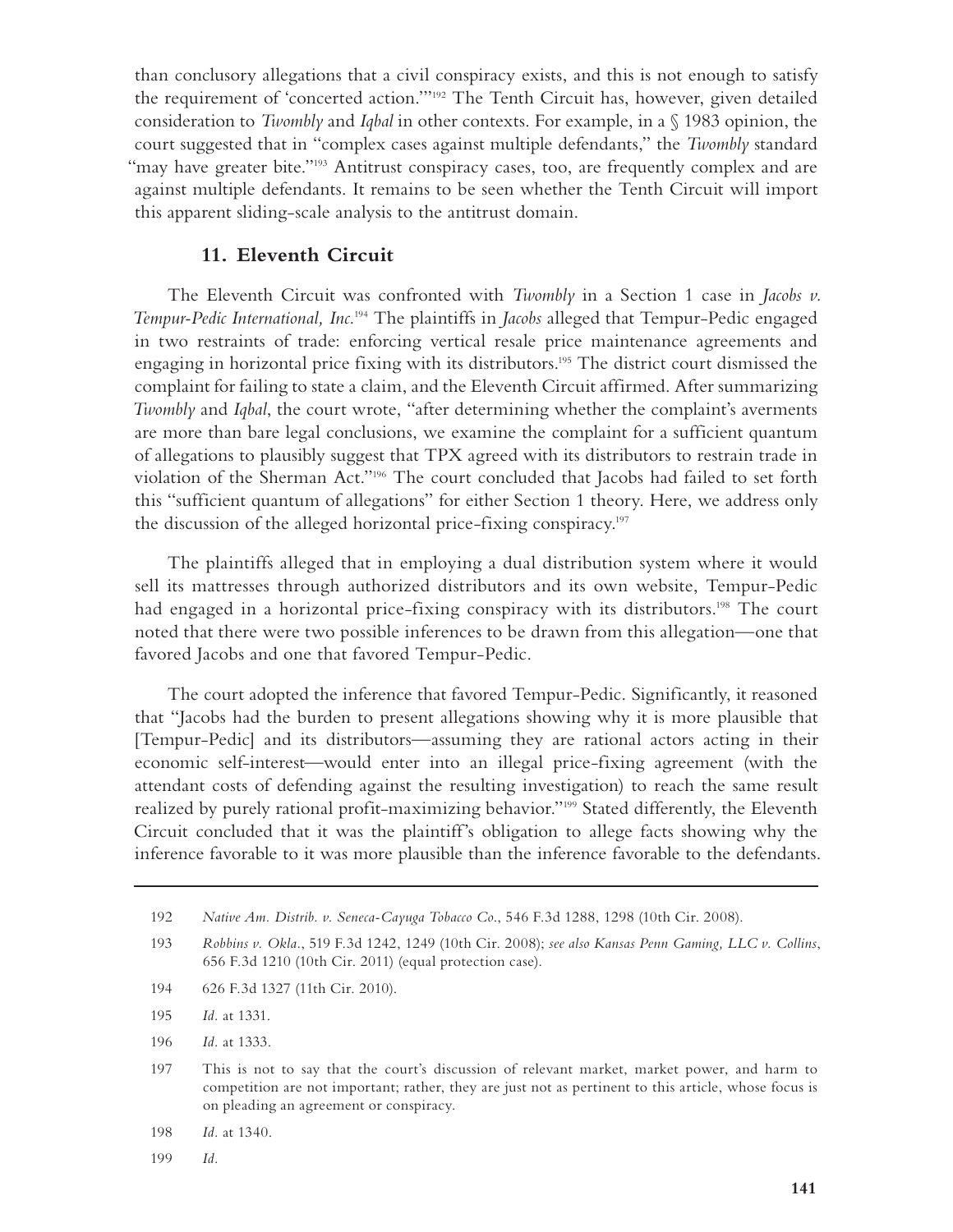In the court's own words it "juxtaposed" the two inferences and found the complaint implausible in light of the defendant's conflicting inference.<sup>200</sup> And the court went further, holding that even if the inference of tacit collusion was the more plausible inference, Jacobs would have had to allege that "TPX and its authorized distributors somehow signaled each other on how and when to maintain or adjust prices"—in other words, how the conspiracy operated.201 The court provided the example of an allegation of "dates on which distributors moved prices together, or the amounts by which the prices moved."<sup>202</sup> For those reasons, the court affirmed the dismissal of the horizontal conspiracy.

In sum, under *Jacobs*, an antitrust plaintiff in the Eleventh Circuit hoping to rely on circumstantial evidence will likely need to carefully plead facts demonstrating why the inferences it is asking the reviewing court to make are more plausible than other conflicting inferences. Additionally, the plaintiff will likely need to include more detailed factual allegations showing the formation and operation of the conspiracy than it might in other circuits.

### **12. D.C. Circuit**

The D.C. Circuit just recently first considered *Twombly* in an antitrust conspiracy case. While the case—*Osborn v. Visa Inc.*203—does not provide a highly detailed analysis of *Twombly*, it provides at least some perspective on pleading a conspiracy in this important circuit. Previously, the circuit's most in-depth *Twombly* analysis appears to have occurred in *Aktieselskabet AF 21*, a trademark case.<sup>204</sup> But this case—which preceded *Iqbal* and held that *Twombly* "was concerned with the plausibility of an inference of conspiracy, not with the plausibility of a claim"—is arguably no longer good law.205

*Osborn* involved an alleged conspiracy over the pricing of non-bank ATM access fees.<sup>206</sup> Among other reasons for dismissing the complaint, the district court concluded that the plaintiffs had failed to allege an agreement in restraint of trade. The D.C. Circuit reversed the dismissal because it found that the plaintiffs had alleged a horizontal agreement that "suffices at the pleadings stage."207 In particular, the court found allegations that "a group of retail banks fixed an element of access fee pricing through bankcard association rules" as the "sort of concerted action necessary to make out a Section 1 claim."208 The court rejected the defendants' argument that the plaintiffs had pleaded "mere membership" in an association—finding instead that the plaintiffs had alleged the "member banks *used* the

204 *Aktieselskabet AF 21. Nov. 2001 v. Fame Jeans Inc.*, 525 F.3d 8, 11 (D.C. Cir. 2008).

205 *Id.* at 17. A subsequent D.C. Circuit case, which does not contain any in-depth analysis of *Twombly* or *Iqbal* suggests that the previous construction of *Twombly* advanced in A*ktieselskabet AF 21* may now be invalidated. *Tooley v. Napolitano*, 586 F.3d 1006, 1007 (D.C. Cir. 2009).

- 206 2015 WL 4619874 at \*1.
- 207 *Id.* at \*7.
- 208 *Id.* at \*8.

<sup>200</sup> *Id.* at 1343.

<sup>201</sup> *Id.*

<sup>202</sup> *Id.*

<sup>203</sup> No. 14-7004, 2015 WL 4619874 (D.C. Cir. Aug. 4, 2015).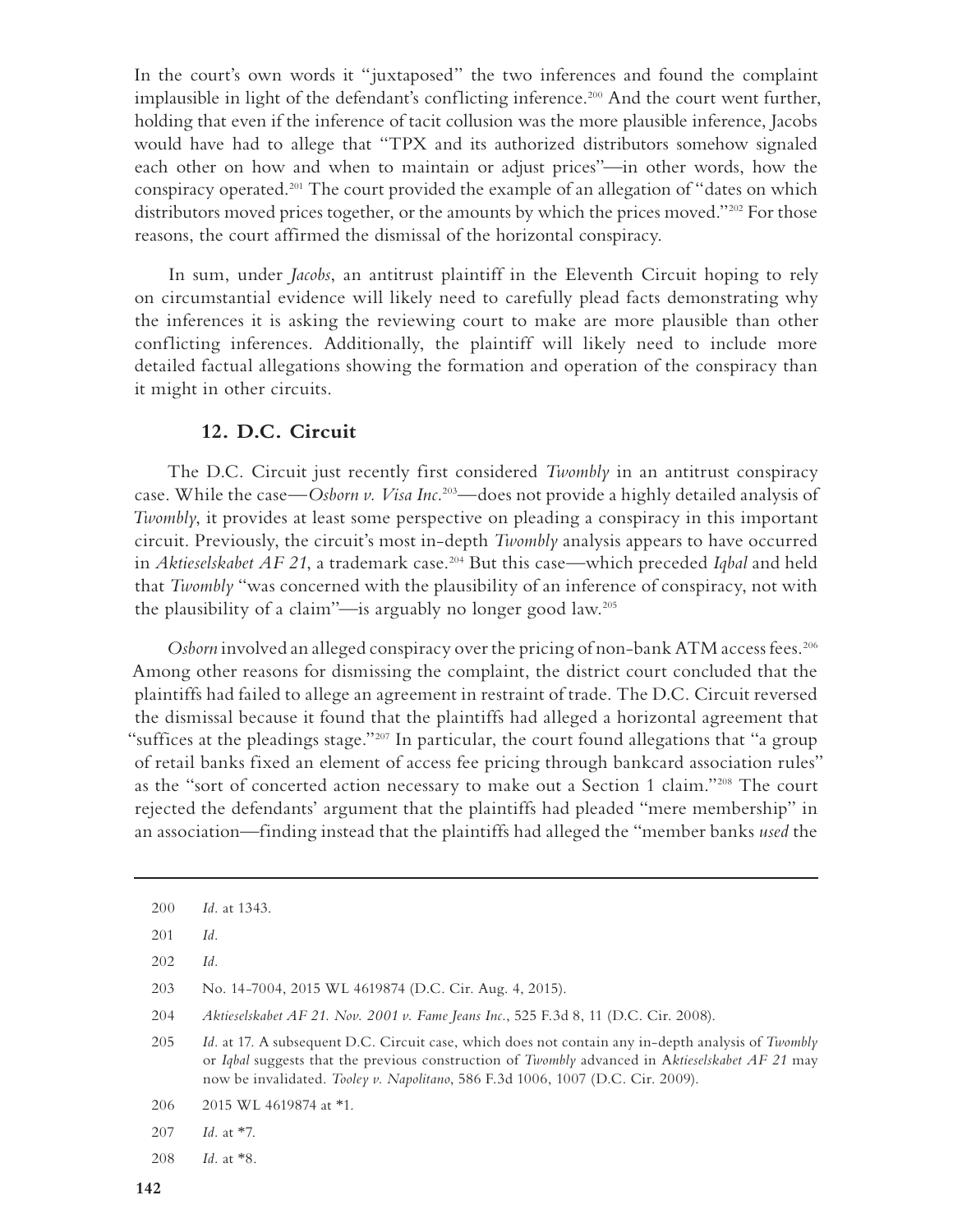bankcard associations to adopt and enforce a *supra*competitive pricing regime for ATM access fees," which was "enough to satisfy the plausibility standard.<sup>209</sup> Again, although *Osborn* does not provide a wealth of guidance, it is at least something for lower courts and litigants in the D.C. Circuit to consider in pleading and attacking a complaint.

#### **IV. CONCLUDING THOUGHTS**

As we believe is evident from the above, the standards for pleading an antitrust conspiracy under *Twombly* continue to be refined. With regards to direct evidence, there does not appear to be any division of authority just yet. But that may be because there have simply not been enough cases that have considered the issue. The same cannot be said of cases pleaded on circumstantial evidence. Almost every circuit has given *Twombly* detailed consideration, and while they overlap in the main, there are differences at the margin, particularly those listed below.

First, and most importantly, is the treatment of conduct susceptible to multiple inferences. The First, Second, and Sixth Circuits have mandated that district courts are not to weigh inferences on a motion to dismiss. Instead, the only relevant inquiry is whether the plaintiff's allegations create a plausible inference in their own right independent of the degree of plausibility or probability of any inferences that the defendants suggest. By contrast, the Third, Fourth, Sixth (again), Ninth, and Eleventh Circuits have permitted the weighing of inferences in one manner or another. In other words, these circuits have permitted district courts to look to whether an inference of unilateral conduct is more plausible than conspiratorial conduct or whether the plaintiff's allegations tend to exclude the possibility of independent conduct. The Supreme Court has so far rejected petitions for certiorari in many of these cases.<sup>210</sup>

Second, some circuits have disagreed on the level of detail required to render a complaint plausible. On the one hand, the Sixth and Ninth Circuits have held that a plaintiff must plead the "who, what, where, when, why, and how" of the alleged conspiracy. Other circuits—such as the First and Second Circuits—do not appear to require that level of detail. This split likely comes from *Twombly* itself. While *Twombly* states that it was not applying any heightened pleading standard,<sup>211</sup> it also criticized the plaintiff for failing to mention any "specific time, place, or person involved in the alleged conspiracies."212 Until and unless the Supreme Court grants certiorari on this issue, it may just be that some circuits require more specific facts in a pleading than others.

Finally, a split has begun to emerge concerning whether a plaintiff must allege "plusfactor" evidence in a complaint. There is a sharp division here between the First and the Third Circuits. The former concluded that while allegations of plus-factor evidence may enhance the plausibility of a conspiracy, they are not necessary. On the other hand,

211 *Bell Atlantic Corp. v. Twombly*, 550 U.S. 544, 569 n.14 (2007).

<sup>209</sup> *Id.* 

<sup>210</sup> *E.g., Curtis Circulation Co. v. Anderson News, L.L.C.*, 133 S. Ct. 846 (2013) (denying certiorari); *Loren Data Corp. v. GXS, Inc.*, 133 S. Ct. 2835 (2013) (denying certiorari); *Tam Travel, Inc. v. Am. Airlines*, 131 S. Ct. 896 (2011) (denying certiorari); *Cellco P'Ship v. Morris*, 131 S. Ct. 2165 (2011) (denying certiorari).

<sup>212</sup> *Id.* at 565 n.10.